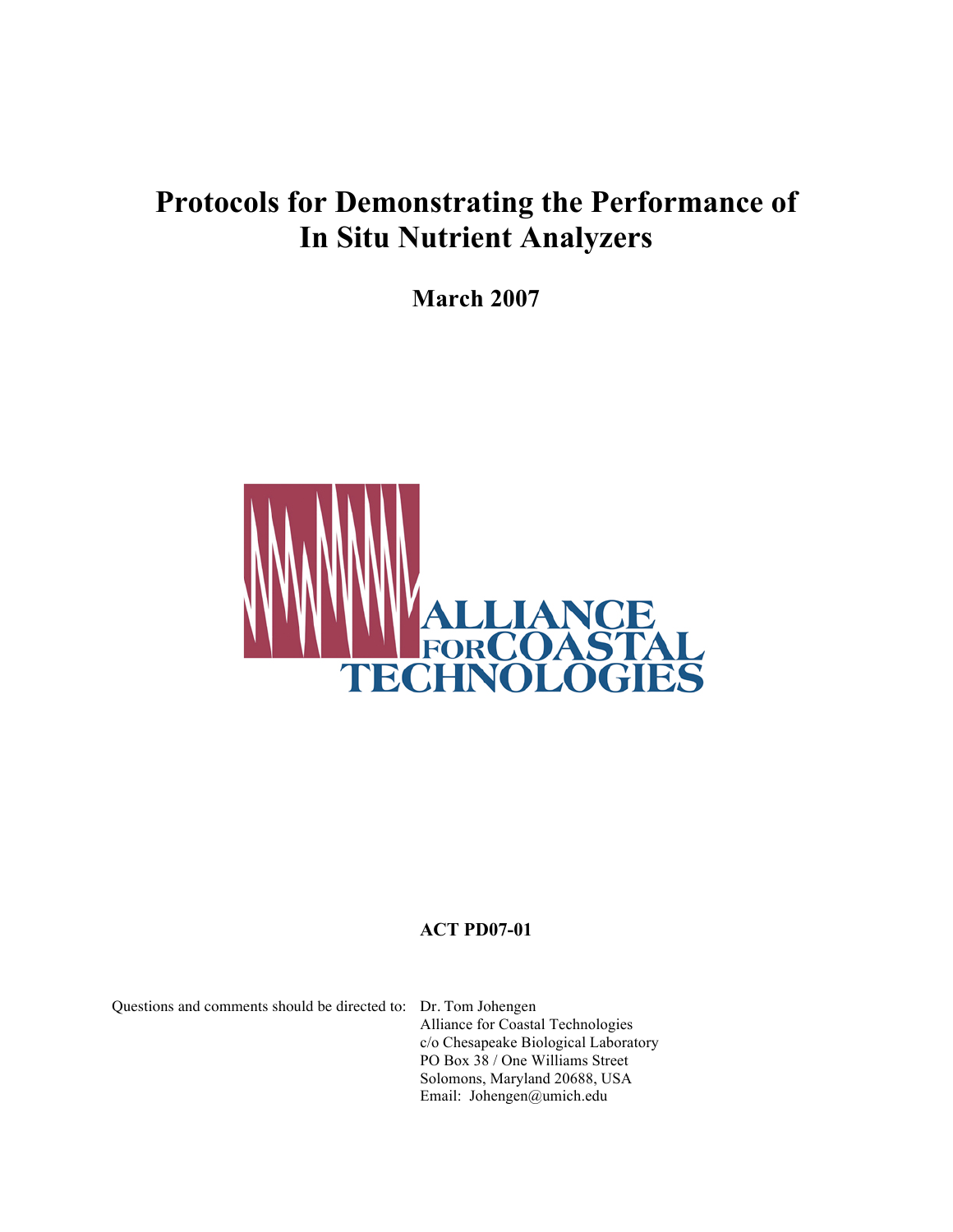# **Table of Contents**

| $\mathbf{1}$ .   |      |                                                                       |  |  |  |  |
|------------------|------|-----------------------------------------------------------------------|--|--|--|--|
| 2.               |      |                                                                       |  |  |  |  |
| 3.               |      | Objectives and Focus of Nutrient Analyzer Performance Demonstration 4 |  |  |  |  |
|                  | 3.1. |                                                                       |  |  |  |  |
| $\overline{4}$ . |      |                                                                       |  |  |  |  |
|                  | 4.1. |                                                                       |  |  |  |  |
|                  | 4.2. |                                                                       |  |  |  |  |
|                  | 4.3. |                                                                       |  |  |  |  |
|                  | 4.4. |                                                                       |  |  |  |  |
|                  | 4.5. |                                                                       |  |  |  |  |
| 5.               |      |                                                                       |  |  |  |  |
| 6.               |      |                                                                       |  |  |  |  |
|                  | 6.1. |                                                                       |  |  |  |  |
|                  | 6.2. |                                                                       |  |  |  |  |
| 7 <sub>1</sub>   |      |                                                                       |  |  |  |  |
|                  | 7.1. |                                                                       |  |  |  |  |
|                  | 7.2. |                                                                       |  |  |  |  |
|                  | 7.3. |                                                                       |  |  |  |  |
|                  | 7.4. |                                                                       |  |  |  |  |
|                  | 7.5. |                                                                       |  |  |  |  |
| 8.               |      |                                                                       |  |  |  |  |
| 9.               |      |                                                                       |  |  |  |  |
| 10.              |      |                                                                       |  |  |  |  |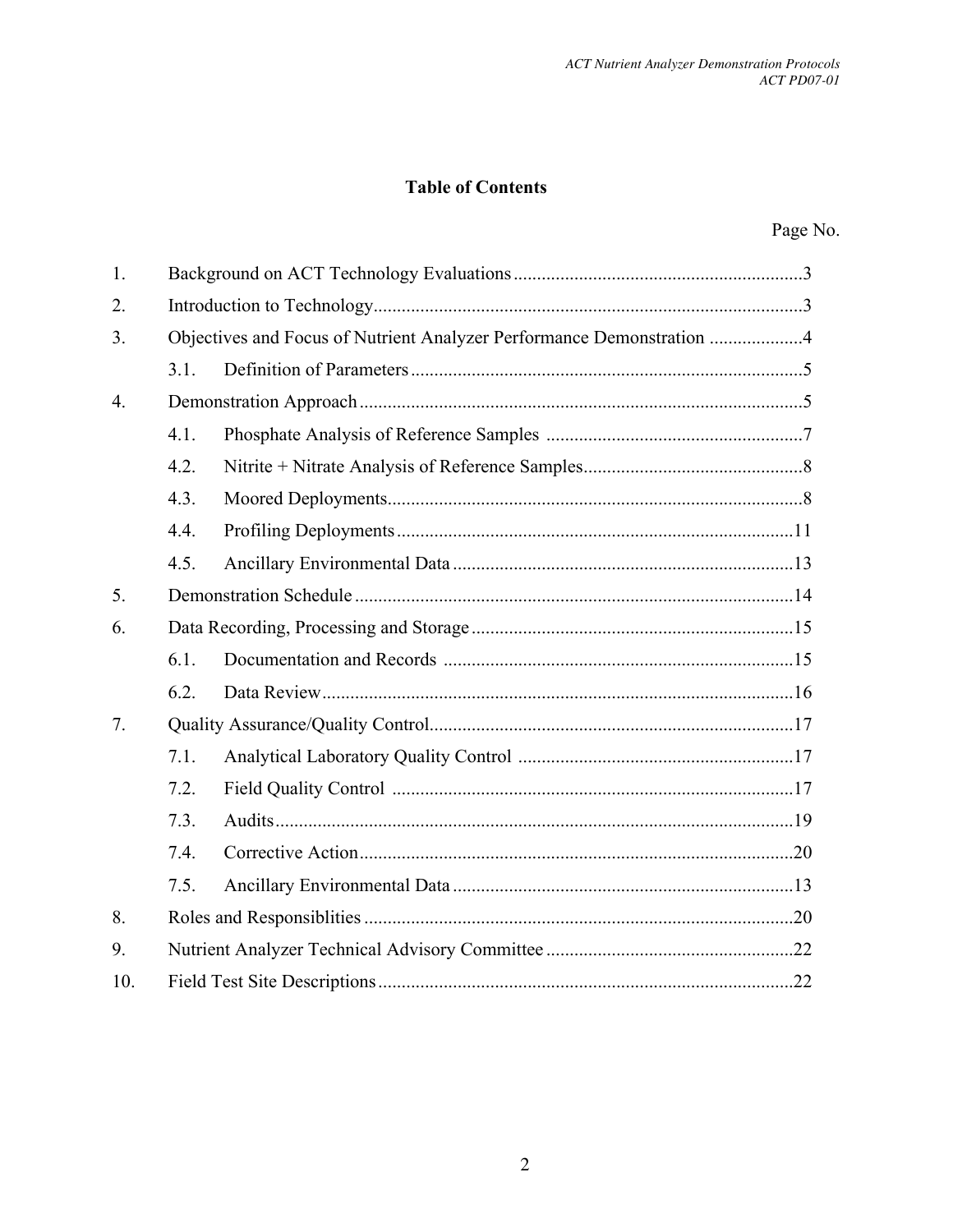#### **Protocols for the ACT Demonstration of In Situ Nutrient Analyzers**

#### **1. Background on ACT Technology Evaluations**

Instrument performance verification is necessary to enable effective existing technologies to be recognized and to encourage the development and adoption of promising new technologies that support coastal science, resource management and the long-term development of an Integrated Ocean Observing System. The Alliance for Coastal Technologies (ACT) has therefore been established to provide an unbiased, third party testbed for evaluating coastal sensors and sensor platforms.

The following protocols describe how ACT will examine the environmental performance characteristics of commercial-ready and prototype, in situ nutrient analyzers through the evaluation of objective and quality assured data. The goal of ACT's evaluation program is to provide technology users with an independent and credible assessment of instrument performance in a variety of environments. Therefore, the data and information on performance characteristics will cover legitimate information that users need. ACT will look to the broader community to define the data and operational parameters that are valuable in guiding instrument purchase and deployment decisions. Since this evaluation is being run as a Demonstration study we will also focus on promoting awareness of this emerging technology to the scientific and management community, and highlighting the potential capabilities of in situ nutrient analyzers by demonstrating their utility in a broad range of coastal environments.

It is important to note that ACT does not certify technologies or guarantee that a technology will always, or under circumstances other than those used in testing, operate at the levels verified. ACT does not seek to determine regulatory compliance; does not rank technologies or compare performance among specific instruments tested; does not label or list technologies as acceptable or unacceptable; and does not seek to determine "best available technology" in any form. ACT will avoid all potential pathways to picking "winners and losers". Therefore, although the following protocols will apply to all instruments evaluated, no direct comparisons will be made between instruments from different manufacturers and instrumentspecific Performance Demonstration Statements will be released to the public for each instrument type as a final report.

#### **2. Introduction to Technology**

There are a number of challenges in assessing nutrient concentrations in aquatic systems that point to the value of sustained in situ observations. High spatial horizontal variability is typical of many coastal, estuarine and fresh water systems, as are strong depth gradients. High temporal variability in natural background concentrations are typical of many locations, often in response to short-term forcing (e.g., vertical mixing) or input events (e.g., runoff, river discharge). A lack of consistent relationships to other variables often makes inferences regarding nutrient-related impacts from other, more easily measured proxies (such as chlorophyll-a fluorescence) problematic. Finally, in many aquatic ecosystems, assessing responses to nutrient inputs from various sources requires monitoring of multiple nutrient species.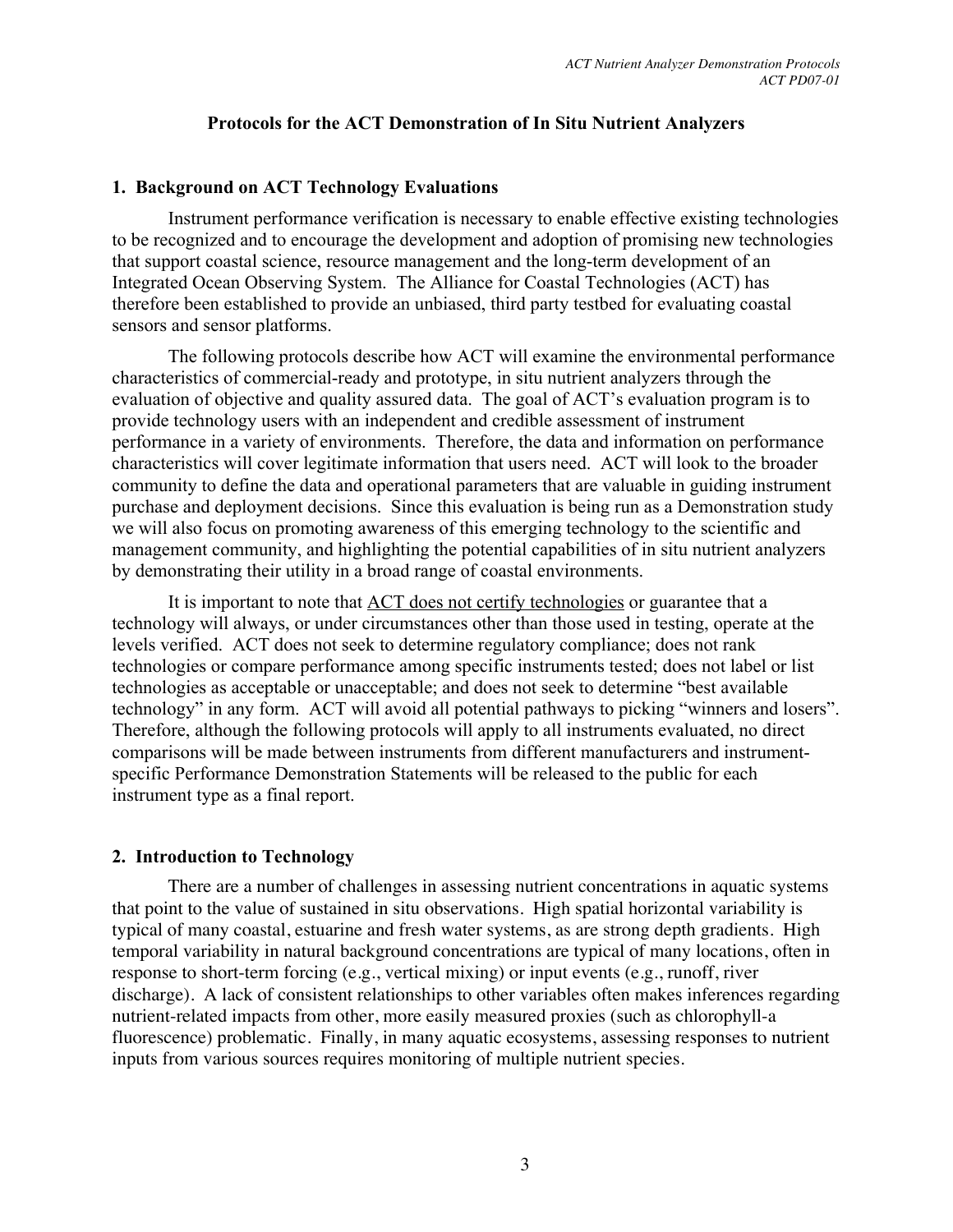In situ nutrient sensors can play an important role in addressing these challenges and offer promise for range of applications including: regulatory, applied, observing system and basic research. For any of these types of applications, users will be concerned about the traditional performance attributes including: reliability, comparability, affordability, and calibration before and through field deployments. However, specific system requirements and performance metrics will vary among the different types of applications.

The in situ nutrient sensor technologies that appear likely to remain the dominant commercial options for the next decade are reagent-based in situ auto-analyzers (or fluidics systems) and an optical-based sensors, such as the spectrophotometric measurement of nitrate. The number of available commercial systems has expanded since 2003, and community support for expanded application and further development of these technologies appears warranted. Application in coastal observing systems, including freshwater as well as estuarine and marine environments, was a focus of a recent ACT workshop on in situ nutrient analyzers. Workshop discussion included possible refinements for sustained deployments as part of integrated instrument packages, and means to better promote broader use of nutrient sensors in observing system and management applications. Lastly, the workshop also made a number of specific recommendations concerning the testing protocols that will be used for this Nutrient Sensor Demonstration.

#### **3. Objectives and Focus of Nutrient Analyzer Performance Demonstration**

The fundamental objectives of this Performance Demonstration are to: (1) highlight the potential capabilities of in situ nutrient analyzers by demonstrating their utility in a broad range of coastal environments with varying nutrient concentrations, (2) promote the awareness of this emerging technology to the scientific and management community responsible for monitoring coastal environments, and (3) work with manufacturers that are presently developing new or improved sensor systems by providing a forum for thoroughly testing their products in a scientifically defensible program, at relatively minor costs in time and resources to the companies.

ACT has performed two customer needs and use assessments and held two workshops on in situ nutrient analyzers. As part of these reviews, scientists, resource managers, and other users of these technologies were asked about their current use or application of these instruments, limitations or problems and the important criteria they employ when selecting an analyzer/sensor system. The results of these assessments were used to identify the main applications and key parameters that ACT will evaluate in this Technology Demonstration.

The vast majority of respondents use (or plan to use) nutrient sensors to measure nitrate/nitrite and/or phosphate in nearshore, shallow water environments, typically on remote platforms for time-series in situ measurements of nutrient concentrations. However, there was also interest in the performance of in situ nutrient analyzers during underway surface mapping and vertical profiling applications. The performance characteristics that ranked highest included reliability, accuracy and precision. This ACT Performance Demonstration will focus on these applications and criteria utilizing a series of field tests at four of the ACT Partner Institution sites, representing marine, estuarine and freshwater environments. Protocols were developed with the aid of manufacturers and the Technical Advisory Committee to evaluate these specific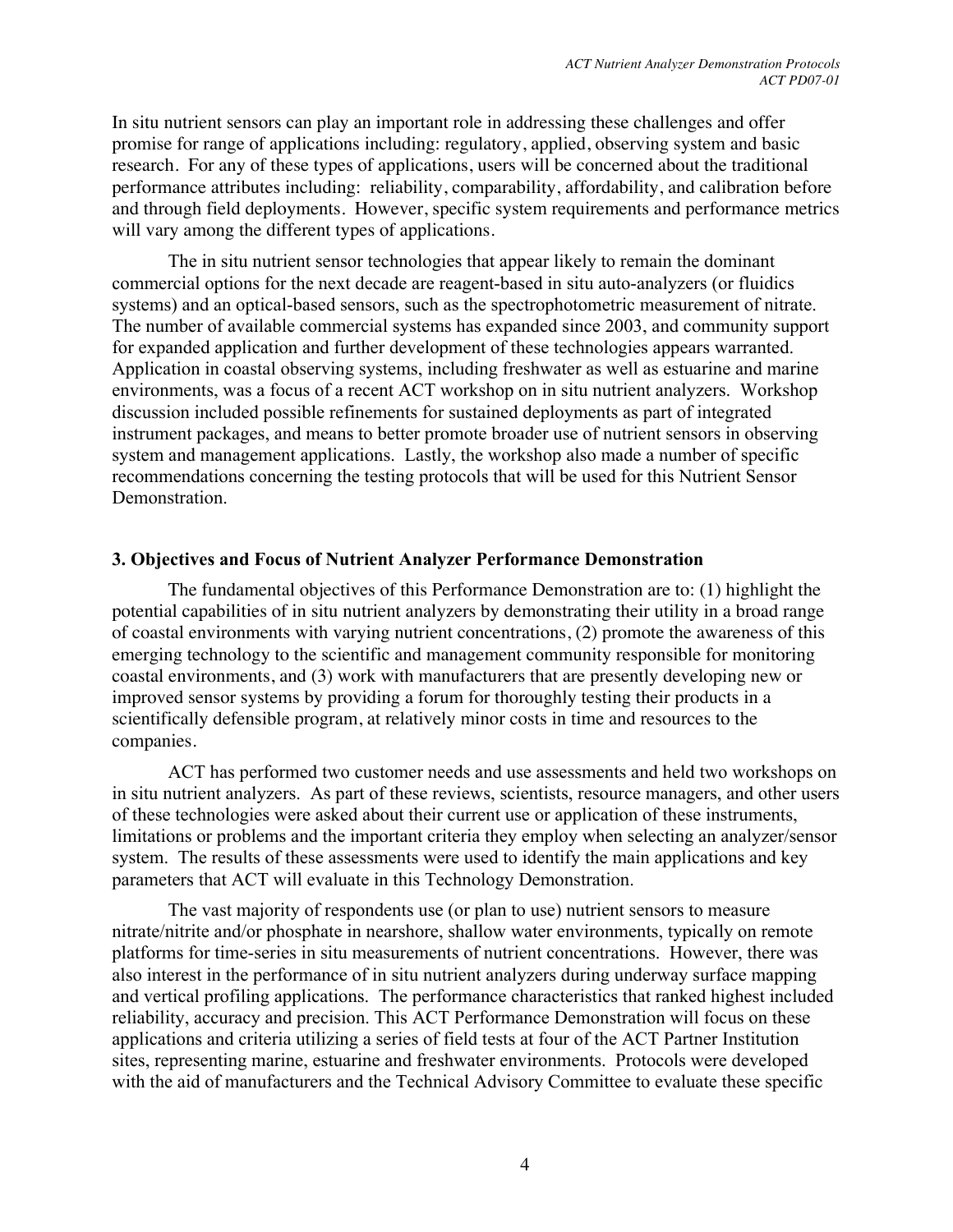areas. Complete needs and use assessment and workshop reports can be found at www.actus.info.

# **3.1. Parameters to be Investigated**

Field tests will focus on reliability/stability and the ability of the instrument to track natural changes in nutrient concentrations.

- **Accuracy**  a measure of the closeness of an estimated value to the true value (see below). For this demonstration, the accuracy of the test instruments will be determined in field test by comparing the difference between in situ instrument determined nutrient concentrations and laboratory measured concentrations of collected reference water samples using approved analytical methods. The amount of disagreement in measurements can be expressed as a percent of the signal or as an absolute difference. Laboratory analyses will follow approved standard operating procedures and be checked against external certified reference standards to ensure they represent the best possible measure of the nutrient concentration. All laboratory analyses will be run in triplicate to assess the precision of these reference measurements.
- **Reliability** Reliability is the ability to maintain integrity or stability of the instrument and data collections over time. Reliability of instruments will be determined in two ways. In field tests, comparisons will be made of the percent of data recovered versus percent of data expected. In addition, instrument stability will be determined by pre- and post-measures of blanks and reference standards to quantify drift during deployment periods. Comments on the physical condition of the instruments (e.g., physical damage, flooding, corrosion, battery failure, etc.) will also be recorded.

# **4. Summary of Basic Demonstration Approach**

These testing protocols are based on an amalgamation of standard procedures for calibrating and testing nutrient analyzers provided by the participating manufacturers, and protocols recommended by ACT personnel and an external Technical Advisory Committee. The protocols were refined through direct discussions between all parties during an ACT Nutrient Analyzer Performance Demonstration Protocol Workshop held on 12-13 February, 2007. Participants at this workshop included ACT Headquarters Staff, ACT Partner Institution Technical Coordinators, an ACT Quality Assurance Manager, a Nutrient Analyzer Technical Advisory Committee, and representatives from the participating manufacturers. A consensus was reached that the testing protocols will:

- utilize standard, approved laboratory analytical methods to provide best possible measure of the 'true' nutrient concentration from field samples, which will serve as performance standards against which instrument estimations will be compared.
- employ USEPA Method No. 365.5 for phosphate as applied in Standard Operating Procedures of the Nutrient Analytical Services Laboratory (NASL) at the Chesapeake Biological Laboratory (CBL), Solomons, MD, where all reference sample analysis will be conducted to determine true nutrient concentrations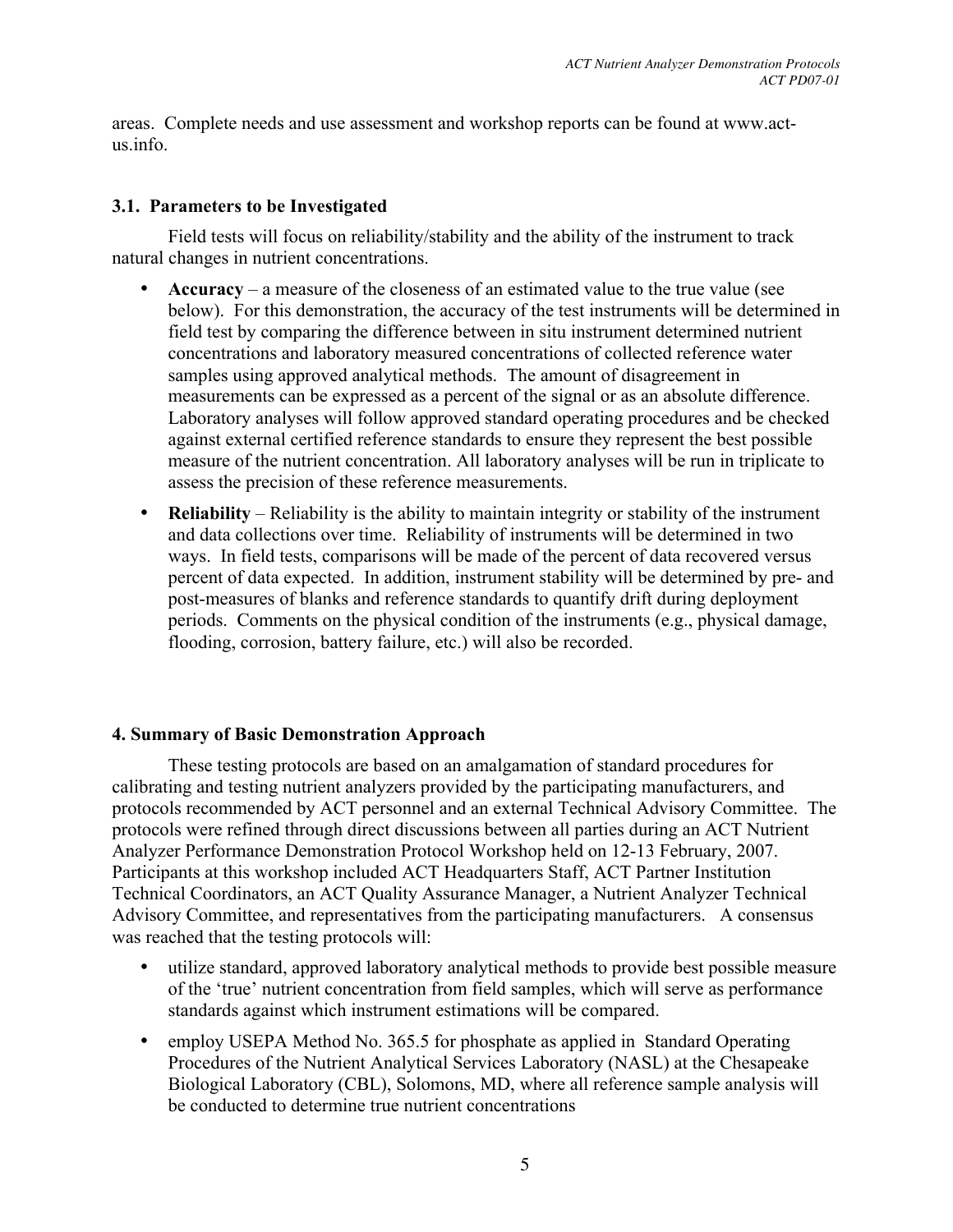- employ USEPA Method No. 353.4 for nitrate, as modified in the Standard Operating Procedures of NASL to utilize an enzymatic reduction step instead of cadmium reduction, where all reference sample analysis will be conducted to determine true nutrient concentrations
- include moored (one month in duration) and profiling (surface mapping and vertical casts) field tests under a wide range of environmental habitats including freshwater, estuarine and oceanic ecosystem
- employ a wide geographic distribution of test sites that includes freshwater, estuarine, and coastal ocean conditions.
- employ locations that will provide a wide range of appropriate nutrient concentrations and water quality characteristics (e.g. salinity, turbidity) to fully characterize the potential utility of the instruments

All ACT personnel involved in this Demonstration will be properly trained on use of instruments by manufacturer representatives and on a standardized water sampling, storage and shipping method. Since this evaluation is being run as a Demonstration, manufacturer representatives will directly assist in the initial set-up and calibration of the instruments, instrument retrieval, and data management. All laboratory nutrient analysis will be conducted at the CBL Nutrient Analytical Services Laboratory using standardized automated wet chemistry. The Laboratory follows rigorous QA procedures and will be undergoing both an external and ACT audit to assure that all components of established SOPs are being thoroughly followed. Additional agreements for the protocols include:

- All numerical data will be recorded to two or more significant digits where appropriate.
- Nutrient concentrations will be reported over time, position, or depth as directly downloaded from the test instruments and using pre-determined algorithms.
- ACT will do an independent analysis of any on-board nutrient standards at the start and end of the deployment.
- Any post-corrections of data based on degradation of internal standards or other environmental variable are the responsibility of the companies.
- Post-corrected data can be included in the companies' response page that is included within each report.
- Nutrient concentrations will be reported in either elemental mass units (mgN/L and  $\mu$ gP/L) or as micromoles per liter ( $\mu$ M) for NO<sub>3</sub> or PO<sub>4</sub><sup>3</sup>.
- For instruments that also include other raw reporting units, such as digital counts, the manufacturer will supply the required algorithms for converting the data to concentration units. In such cases where data need to be converted, ACT will send all original data from the field test back to the manufacturer where they can independently verify that conversion algorithms were applied correctly
- Reports will include means, standard deviations, and number of replicates of laboratory based nutrient concentration for corresponding reference samples at the same time, position, or depth of instrument measurements
- Reports will include associated physical conditions (e.g., temperature, salinity, fluorescence, and beam attenuation) within the water column over corresponding time, position, or depth.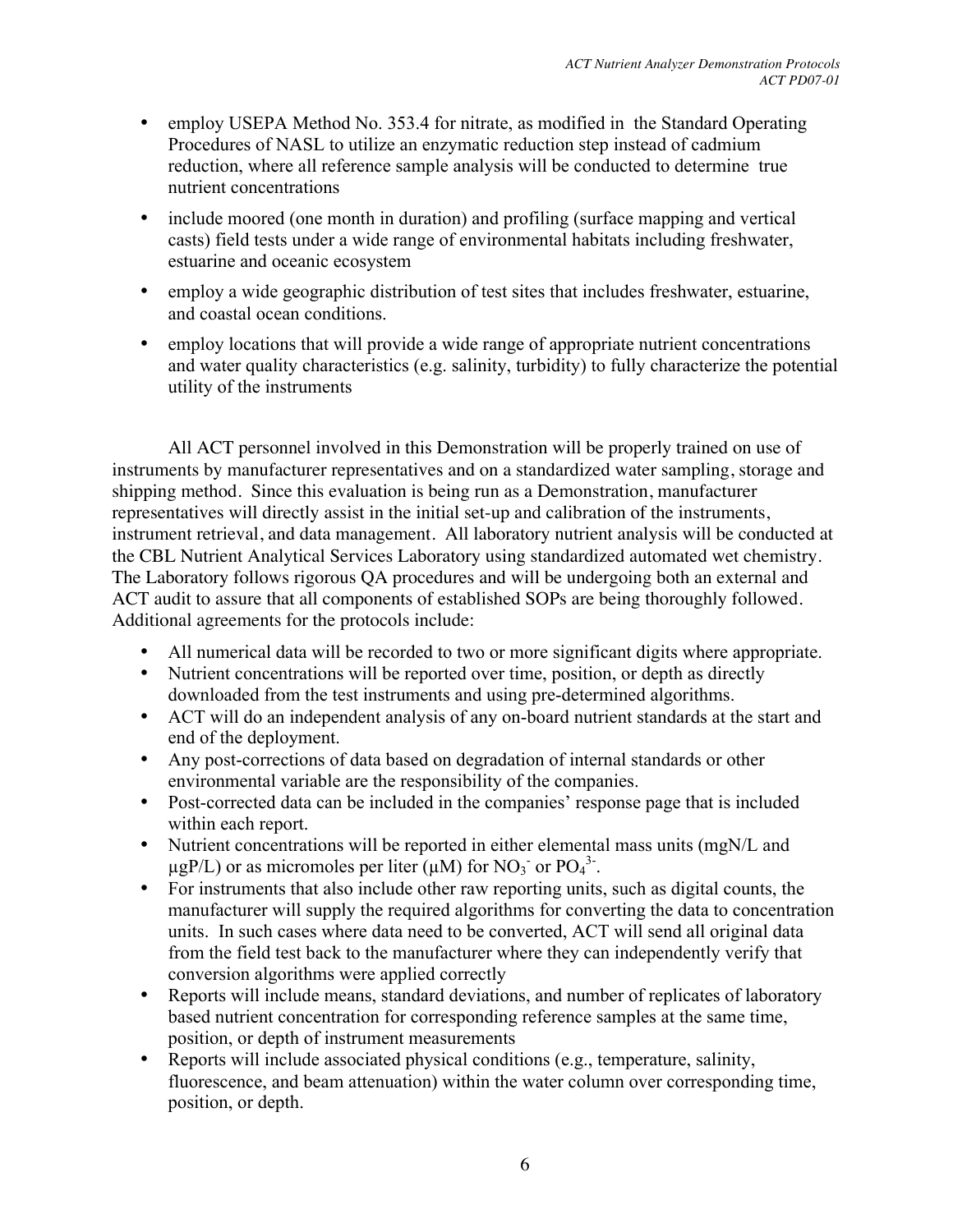The goal of this Demonstration is to test the same model instruments in both a moored and profiling (surface and vertical) application, wherever applicable to the design of the submitted instrument, and within a range of coastal environments. It is also preferred to evaluate instruments incorporated in stand-alone packages, which include features such as data logging, data transformation/conversion equations, independent power supplies, and biofouling prevention. In some cases, however, submitted test instruments may only be tested in one type of field application (if they are designed and sold for one particular use) and some independent sensors will be incorporated into other associated equipment (e.g., datalogger, CTD) owned and operated by ACT Partner Institutions.

One instrument of each particular model will be evaluated during this Demonstration. The instrument will be evaluated sequentially at up to four different ACT test sites, with a threeweek period between each field test to allow individual manufacturers to recondition and recalibrate the instruments. An exception to this schedule will be made for the transition following the surface mapping field test at Moss Landing Marine Laboratory. Since this test will only require approximately one day of in situ exposure, it was agreed that instruments could be sent directly to the next moored application test site in Seward, Alaska and any required servicing done at the new test site prior to deployment. Moored application tests will be offered at three sites including Chesapeake Bay, MD, Resurrection Bay, Seward, AK, and Clinton River, MI. A surface mapping application will be conducted in Monterey Bay, CA. The vertical profiling application will be offered at the Seward Alaska test site where well defined pycnoclines and nutrient-clines have been observed from previous monitoring studies. Moored test will take approximately one month to complete, while profiling tests should be completed within a one to two days for any given analyzer. Each instrument will be tested at a minimum of two test sites.

#### **4.1. Phosphate (Orthophosphate) Analysis of Reference Samples**

Phosphate concentrations for all reference and quality control samples will be determined by the Nutrient Analytical Services Laboratory at CBL following their Standard Operating Procedures Manual (CEES, UMD, Publication Series No. SS-80-04-CBL). The methodology is based on U.S. EPA Method 365.1, *in* Methods for chemical analysis of water and wastes. (United States Environmental Protection Agency, Office of Research and Development. Cincinnati, Ohio. Report No. EPA-600-4-79-020 March 1979). In brief, ammonium molybdate and antimony potassium tartrate react in an acidic medium with dilute solutions of phosphate to form an antimony-phospho-molybdate complex. The complex is reduced to an intensely bluecolored complex by ascorbic acid. The color produced is proportional to the phosphate concentration present in the sample.

All laboratory nutrient analyses will be conducted on an Aquakem 250. A statistically determined method of detection limit has been established at 0.0007 mgP/L by prior laboratory studies. The typical working concentration range for the method and SOP is between 0.0035 – 1.48 mgP/L. The system contains an auto-dilutor to bring any higher concentrations down to the established linear calibration range. A sample reagent blank is analyzed in conjunction with every sample as part of the routine operation of the Aqaukem 250. Approximately 40 samples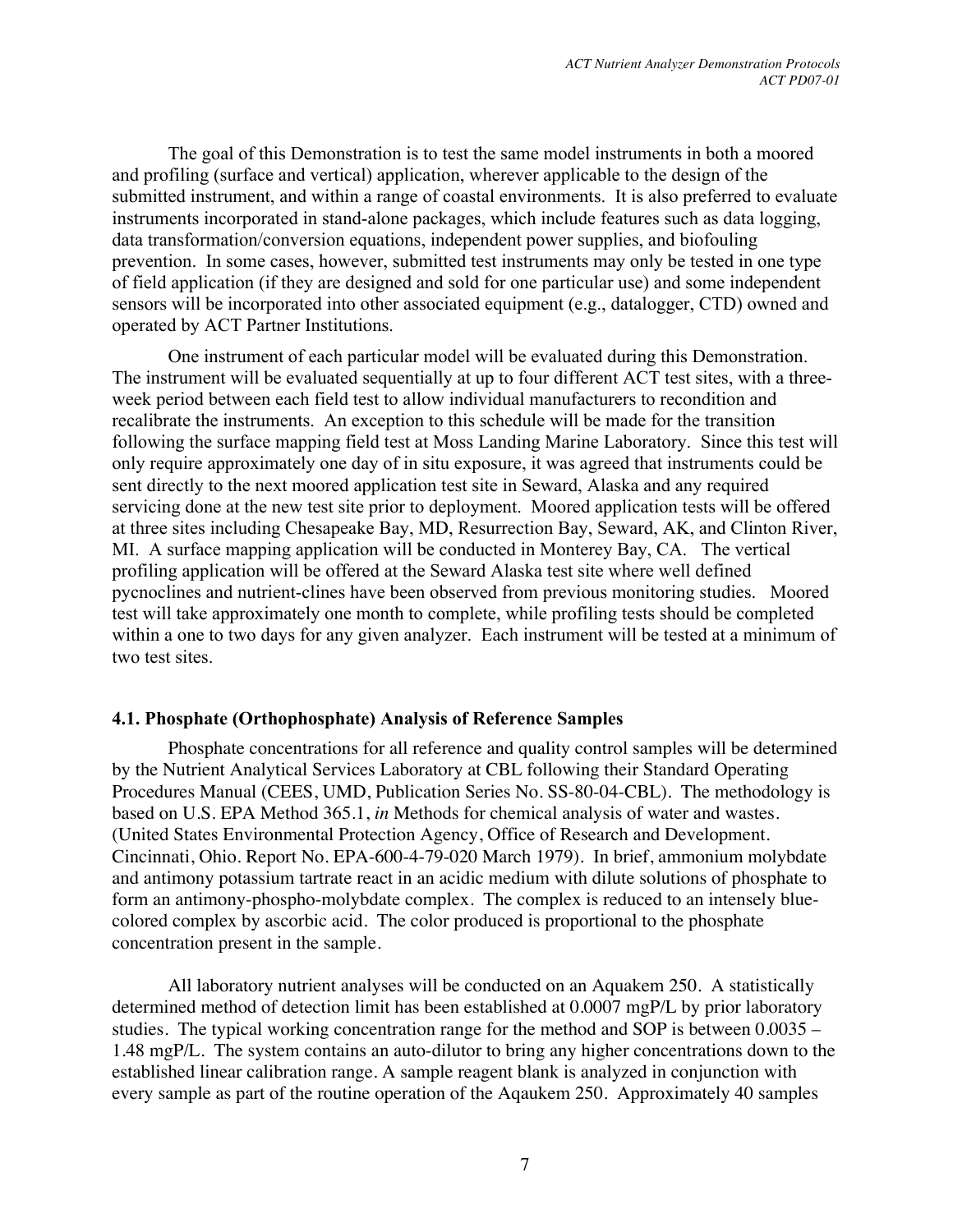per hour can be analyzed. All internal standards will be verified and calibrated using certified external nutrient standards (such as Spex Certi-Prep or NIST). In addition, Field Trip Blanks and Field Sample Spike Additions (defined below) will be conducted once per week as part of established QA/QC protocols.

#### **4.2. Nitrite + Nitrate Analysis of Reference Samples**

Nitrate concentrations for all reference and quality control samples will be determined by the Nutrient Analytical Services Laboratory at CBL following their Standard Operating Procedures Manual (CEES, UMD, Publication Series No. SS-80-04-CBL). The methodology is based on U.S. EPA Method 353.2, *in* Methods for chemical analysis of water and wastes. (United States Environmental Protection Agency, Office of Research and Development. Cincinnati, Ohio. Report No. EPA-600-4-79-020 March 1979), but modified to use an enzymatic reduction of nitrate instead of the traditional cadmium reduction method (Campbell, W.H. E.R. Campbell, and L. Egan 2006. Green Chemistry Nitrate Determination: An Alternative Nitrate Analysis Method. American Laboratory, February 2006). In brief, nitrate in the sample is reduced enzymatically to nitrite in a buffered solution. The nitrite is then determined by diazotizing with sulfanilamide and coupling with N-1-naphthylethylenediamine dihydrochloride to form a color azo dye. The absorbance measured at 540 nm is linearly proportional to the concentration of nitrate + nitrite in the sample. Nitrate concentrations are obtained by subtracting nitrite values, which have been separately determined without the enzyme reduction procedure.

All laboratory nutrient analyses will be conducted on an Aquakem 250. A statistically determined detection limit for this method has been established at 0.0007 mgN/L and 0.0006 mgN/L for nitrate and nitrite respectively, by prior laboratory studies for a wide range of salinities. The typical working concentration range for the nitrate method and SOP is between 0.0049 – 5.6 mgN /L. The typical working concentration range for the nitrite method and SOP is between 0.0042 – 0.28 mgN /L. The system contains an auto-dilutor to bring any higher concentrations down to the established linear calibration range. A sample reagent blank is analyzed in conjunction with every sample as part of the routine operation of the Aqaukem 250. Approximately 40 samples per hour can be analyzed. All internal standards will be verified and calibrated using certified external nutrient standards (such as Spex Certi-Prep or NIST). In addition, Field Trip Blanks and Field Sample Spike Additions (defined below) will be conducted once per week as part of established QA/QC protocols.

#### **4.3. Moored Deployment**

Field demonstration tests of instrument performance in a moored application will be conducted at three ACT Partner Institution sites covering freshwater, estuarine, and open-ocean conditions (site descriptions below). One nutrient analyzer from each manufacturer will be deployed for four continuous weeks at each site. Instruments will only be removed from the water after the test period is complete, or in the event of an obvious problem or environmental condition that could jeopardize the safety of the instruments. In addition, for this Demonstration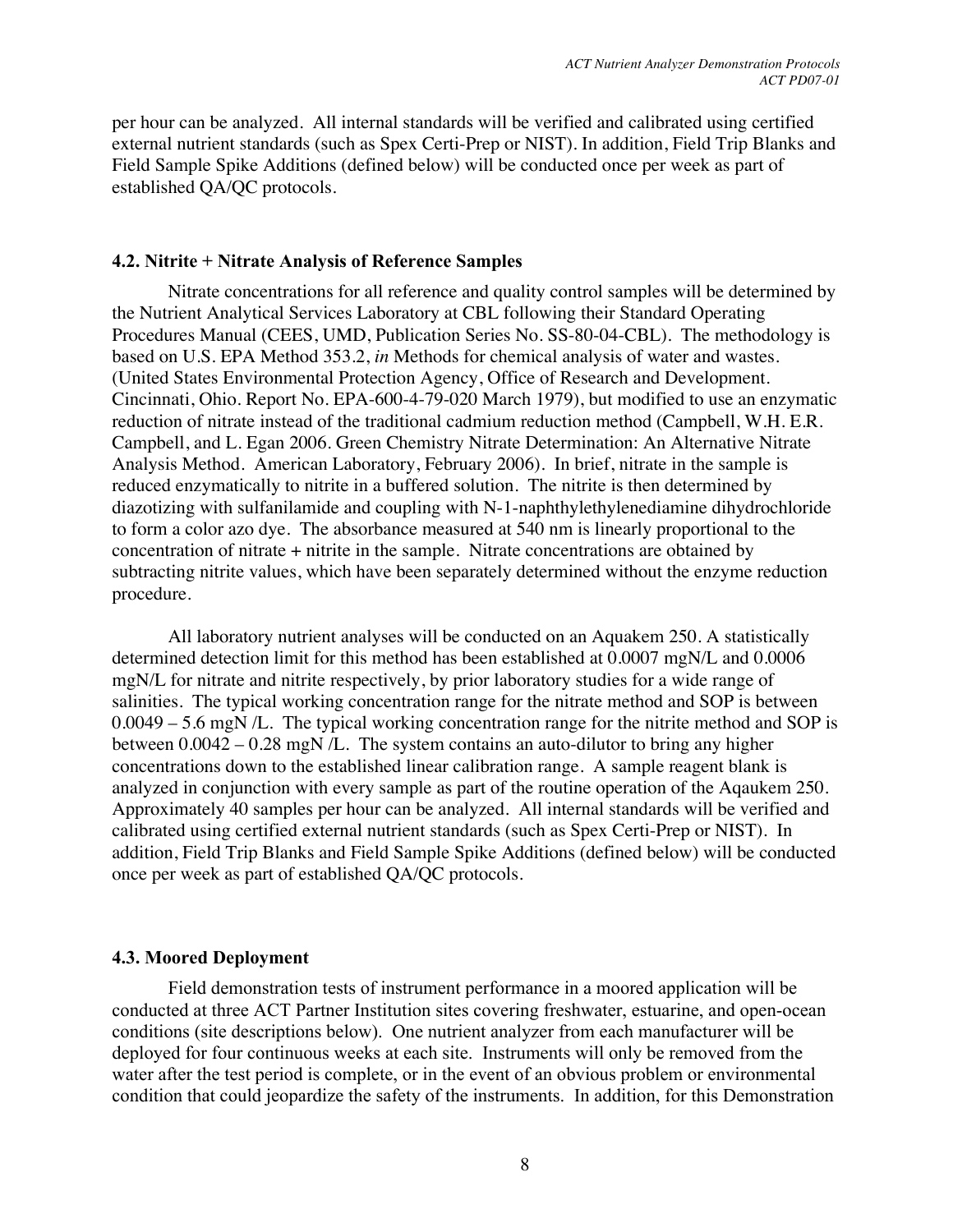it was agreed that one time during the month long deployment a manufacturer's representative, or a trained member of the ACT staff, may provide required service to the instrument. The instrument should be out of service for only a few hours and then re-deployed identically to the original deployment. No other instruments will be disturbed during the servicing. If this condition can not be met then servicing will not be permitted. Such servicing requirement will be duly noted in the evaluation report so that the actual uninterrupted deployment period is accurately described. It is recognized that the need for servicing may vary among test sites due to variation in the expected rate of biofouling. It will be at the discretion of the manufacturer if and when to perform any required service. Because each manufacturer is only required to provide one instrument for testing, field tests will be run sequentially. Instrument packages will be returned to manufacturers for a maximum of 3 weeks for reconditioning following each of the month long mooring tests before shipping to the next field test site.

*Instrument Setup* - Prior to deployment, all instruments will be set up and calibrated as required at the field sites by a manufacturer representative with assistance provided by ACT staff as required. Manufacturers can either supply pre-made reagents and standards or ACT staff can provide these solutions based on provided supply lists and protocols. Instruments will then be programmed to record data based on a time interval that will allow for a 30 day deployment. Specific sampling intervals will vary among test instruments. We envision that the sampling frequency will range between 15 minutes and 2 hours. We will attempt to work out a schedule so that all instruments being tested at the same time will overlap in their sampling timepoints at a minimum frequency of 2 hours. Internal clocks will be set to local time and synchronized against the time standard provided by www.time.gov. A photograph of each individual instrument and the entire instrument rack will be taken just prior to deployment and just after recovery to provide a qualitative estimate of biofouling during the field tests. All instruments will be delivered a low (0) and high (100  $\mu$ gP/L; 0.5 mgN/L) reference standard (made from certified reference standards) both before and after deployment as an estimate drift over time. Finally, if possible to obtain without introducing any contamination we will collect a sub-sample of the on-board standard solutions both immediately before and after the deployment period for independent analysis by CBL-NASL to help account for any possible accuracy offset and degradation of the standard over time.

*Instrument Deployment -* The individual start times for the various test instruments may be staggered slightly to allow any necessary individual attention for any given manufacturer, but all instruments should be deployed within approximately two days of each other. All instruments will be deployed for a minimum of 4 weeks, but individual termination times may be staggered by a day or two depending on logistical constraints for either manufacturer reps or ACT staff. Any servicing required during the deployment is the responsibility of manufacturer. ACT will provide any required assistance and access. If the service is of a simple nature and can be easily performed following explicit **written** protocols from the manufacturer, then ACT staff may perform this service at the request of the manufacturer. Instruments are to be set-up as selfrecording but should a manufacturer choose, they may add a real-time telemetry component to the test instrument. The manufacturer will be responsible for adding this additional component including all required hardware and software. ACT can facilitate providing server space or web portal access. Manufacturers will determine the protocols for retrieval and data down-loading, and provide these to the ACT Chief Scientist. It is at the companies' discretion if they want to perform the retrieval and down-loading procedures or train ACT staff to perform these functions. All instruments will be returned to the companies containing all of the original data.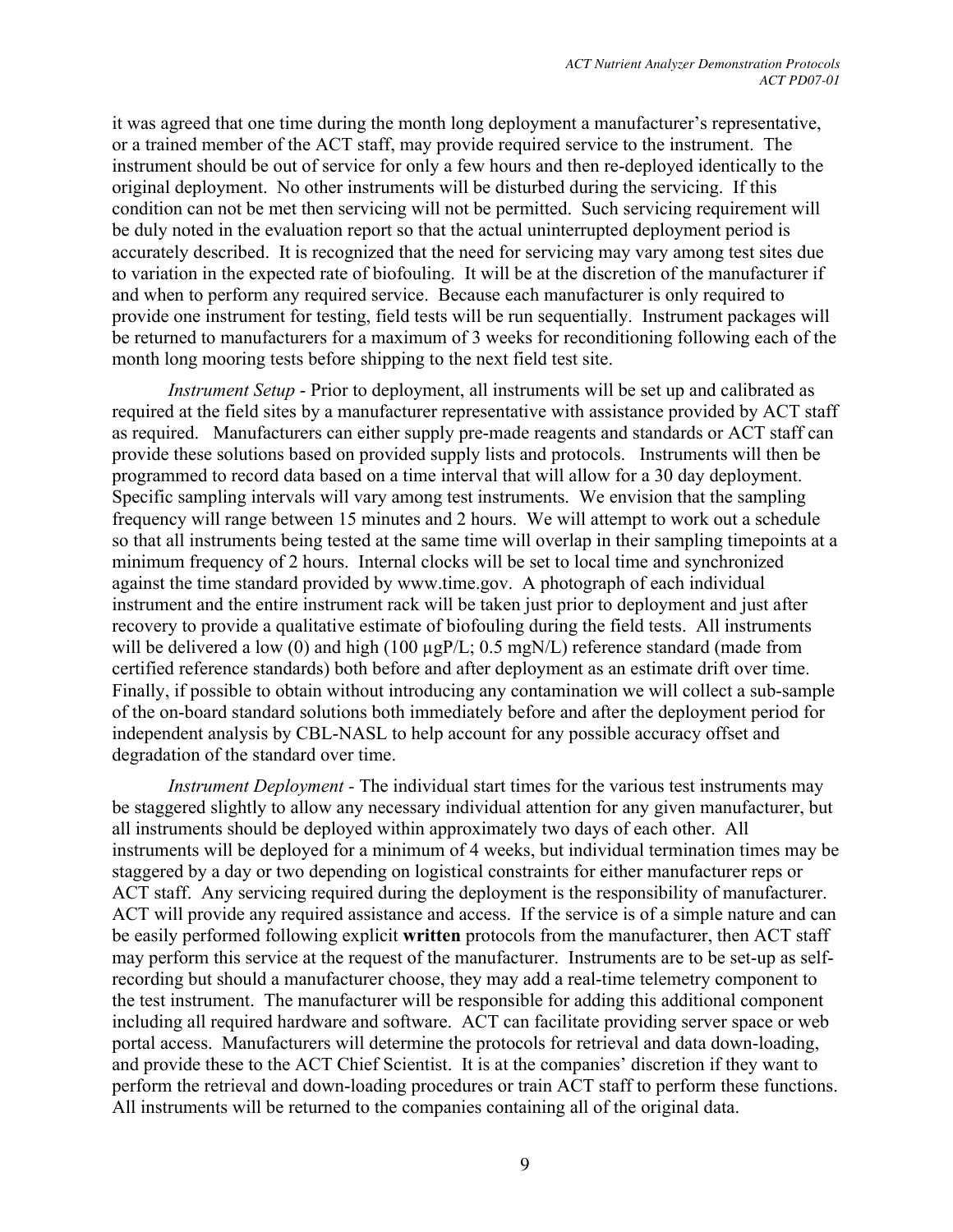*Deployment Rack* – We will work with the instrument manufacturer to design an appropriate deployment rack for their analyzer. Because of the potential for staggered deployment times each instrument will most likely be contained on an individual mooring frame. However, we will arrange all test instruments in a manner so that we can collect a single representative field sample that is no more than 1 m apart from any of the individual sampling inlets. The deployment frames will be arranged so that all of the instruments remain at a fixed depth of 1 m below the water surface (using a float system or fixed dock in environments not affected by tidal changes or strong wave action). A calibrated CTD package will also be attached to the mooring at each test locale and programmed to provide an independent record of conductivity and temperature at the same depth and the highest required frequency (15 min) to match any of the test instruments. The sensor rack design will also be standardized as much as possible from site to site. However, physical conditions at particular sites may require specialized modifications. Each site will also deploy a transmissometer and a fluorometer, programmed to sample at the same maximum required (15 min) frequency. These instruments will be cleaned on a daily basis and air-calibrated to ensure consistent performance throughout the deployment. To the extent possible, anti-fouling paint or copper coatings will be applied to any mooring structure in proximity of the test instruments to help reduce the extent of biofouling. Finally, mooring frames and attachment points will be designed in such a manner that no instrument will be disturbed during the retrieval or servicing of other instruments.

*Reference Water Sampling Schedule –* The sampling frequency will be structured to examine changes in nutrient concentrations over daily and whole-month time scales. Specifically once each week we will conduct an intensive sampling event that consists of 4 consecutive samples spaced at two-hour intervals. For the remaining 4 days of the week we will sample only once per day. The initial intensive sampling event will occur within the first two days of the deployment after all instruments have been deployed, and the final intensive sampling event will occur during the last two days of the deployment. This schedule will provide a higher density of comparative data at the beginning when instruments should be functioning at optimum performance and again after the challenge of a 30 day deployment. To the extent possible, the middle two intensive sampling events will be selected to correspond to specific meteorological or hydrological events that are likely to correspond to significant changes in the expected level of nutrient concentrations. This sampling schedule should be sufficient to capture both diurnal and event based scales of variation and provide a 'continuous' check on instrument performance throughout the deployment. The specific timing of when water samples will be collected will be left up to the individual sites, but with the goal of capturing maximum variations in nutrient concentrations. In the event of weather limitations or un-avoidable schedule conflicts it will be permissible to miss a single-timepoint sampling day and simply collect a second sample on the following day to keep a similar number of reference points for each test site. All sampling times will be recorded on logsheets and entered into a database for final data comparisons.

*Reference Water Sample Collection -* A standard 2L Van Dorn bottle will be used at each field test site to collect water samples for laboratory nutrient concentration analysis. These samples will be used as the reference samples for examining instrument performance and stability over time. The sampling bottle will be lowered to the same depth and as close as physically possible to the sampling inlets and should be no more than 1 m from any of instrument sampling inlets. The sampling bottle should be allowed to soak at sampling depth for 1 minute prior to sampling. If water is not flowing the bottle should be moved to ensure that it is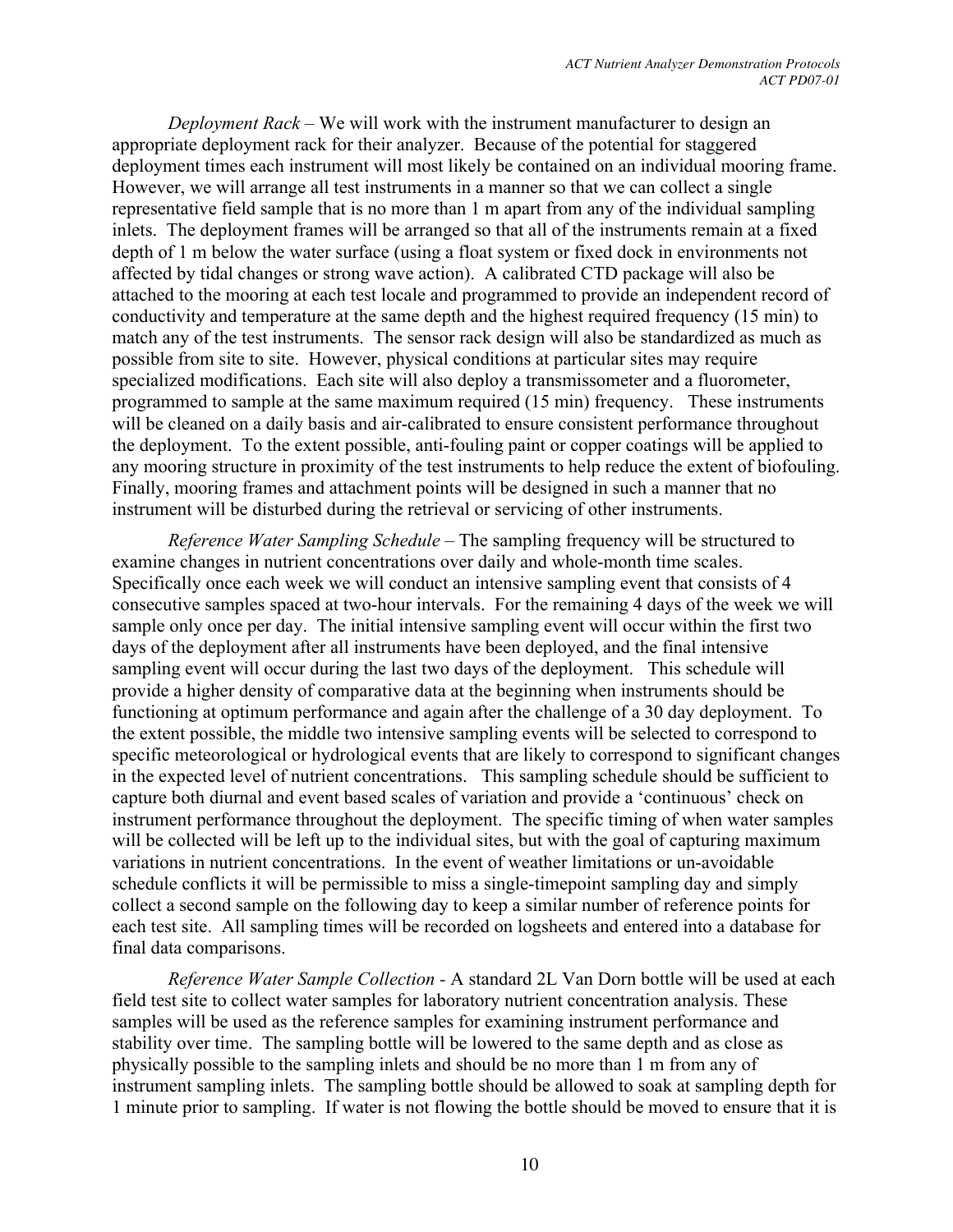being flushed with the ambient water. The bottle will be triggered to close at the same time that the test instrument are initiating sample uptake, to ensure that the same water mass is being compared with regards to nutrient concentrations. All environmental reference samples will be processed while wearing clean laboratory gloves to minimize potential sources of contamination. The entire water sample will be transferred to an acid washed 2L polypropylene bottle. The bottle should be rinsed 3x with small amounts of the sample before filling. The sample should be immediately processed into individual sampling tubes that are ready for respective nutrient analysis or storage. In brief, the field sample will be filtered through a 0.22 µm Nylon filter into chemically clean 20ml polypropylene scintillation vials. Six vials are needed for each reference sample to accommodate 2 separate analytical runs at NASL, each of which are performed in triplicate. All filtration devices and sample storage vials should be rinsed with each new sample before a final sample is captured. Filtration will be done either immediately in the field using a chemically clean BD disposable syringe and pre-assembled syringe filter units, or within 10 minutes of collection back at the laboratory using pre-assembled Nalgene, sterile, filtration flask equipped with larger diameter 0.22 µm Nylon filters. The later arrangement may be required for sites with high particle loads in order to generate a sufficient amount of filtrate. The field sample will be kept on ice in the dark during transport to the lab. Each field sample should be processed in triplicate for each of the nutrient analysis to be performed. Vials should be filled no more than ¾ full to allow adequate headspace for freezing. Filtered samples should also be stored on ice in the field and during transport, and frozen immediately upon return to the laboratory. Vials should remain upright during the freezing processes, and caps should be re-tightened after the water has frozen as they may loosen during freezing.

*Cleaning sampling apparatus* – Between each consecutive sample taken on the same day, sample bottles and filtration equipment should be rinsed with the new sample water. Filtration apparatus and sample storage vessels will be cleaned daily by acid washing with 10% HCl and copious rinses (5x) with high purity deionized water back at the laboratory.

*Sample Shipping* – Samples will be shipped frozen to NASL at CBL for nutrient analysis. Samples will be shipped using either dry ice or liquid nitrogen dry shippers if deemed necessary. Each test site will conduct a preliminary 'shipping test' to ensure that samples will remain frozen under either convention. Shipping containers will be sent for next morning delivery, or the soonest possible delivery time possible from a given shipping location. All samples, including the condition shipped and received, will be recorded onto Chain of Custody forms and a copy will be sent with the samples. The laboratory will confirm receipt and condition of samples within 24 hours of their arrival by signing and faxing a copy of the form to the test site. Original copies of these forms will be maintained on site.

#### **4.4. Profiling Deployment**

Field demonstration tests of instrument performance in surface profiling application will be conducted in Monterey Bay, CA and in a vertical profiling application at the Seward Alaska test site. Only instruments with a sampling rate of less than 1 minute will be considered for the vertical profiling test.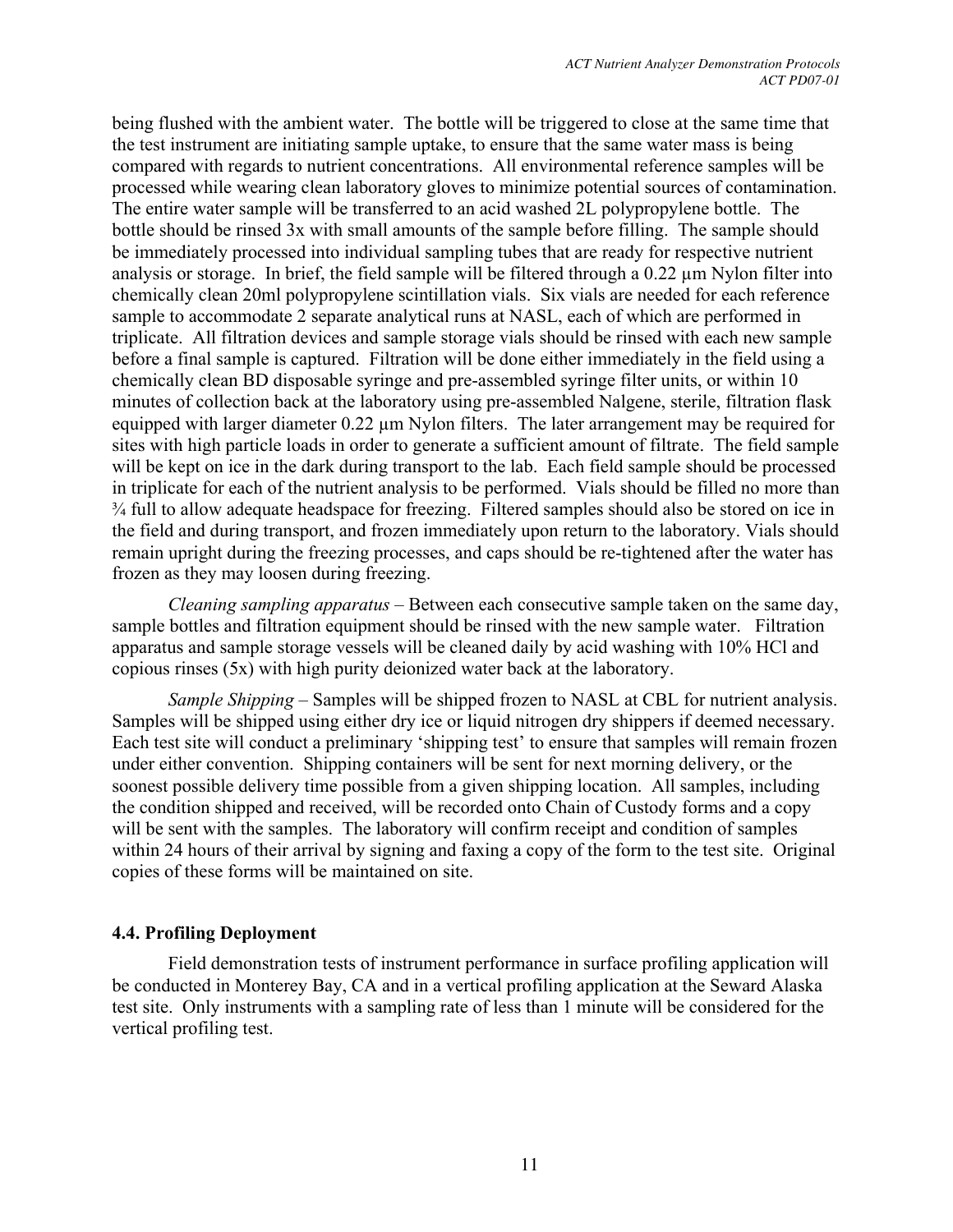# *4.4.1 Surface Mapping*

Surface mapping profiles will be conducted on board MLML's R/V J.H. Martin by mounting sampling inlets into a flow-through sampling chamber mounted in-line with the vessel's debubbled sea intake drawing from approximately 1.5m below the surface. The mapping test will consist of  $a$  4 – 6 hours cruise over a cross-shelf region that will represent regions highly influenced by coastal runoff and out into open-ocean waters. The vessel will run at approximately 4 knots during the cruise. The vessel's underway data acquisition system provides continuous records (ca. 0.5Hz) of surface temperature, conductivity, optical backscatter and chlorophyll fluorescence, as well as, GPS coordinates of the sample stream.

*Instrument Setup -* Each of the manufacturers participating in a profiling application test will work with the ACT Chief Scientist and Tech Coordinator at MLML to design an appropriate sampling platform for the test. Specifically, manufacturers will have to state whether their instrument needs to be submerged continuously during the mapping test or if the instrument can be operated bench top with only the inlet tubing fixed into the flow-through chamber. Also, the sampling frequency of the mapping test will be determined on a case by case basis as best suited to the individual instrument test package. However, it is our goal to establish a common set of protocols to the greatest extent possible. Prior to deployment, all instruments will be calibrated as suggested in individual manufacturer manuals and exposed to low and high reference standards similar to the moored test. The instruments will be programmed to record data at time intervals between 1 Hz to a maximum of 15 minutes for the surface profiling tests, depending upon the manufacturer's recommendation. All instrument clocks will be synchronized to the vessels data acquisition system clock to facilitate subsequent geo-referencing of sampling positions.

*Water Samples –* The timing of reference sample collection will be set to match a common frequency of sampling timepoints for the instruments. This frequency will be no less than every 15 minutes. Water samples for reference nutrient concentrations will be collected manually from the sampling chamber using an acid cleaned wide-mouth 1L polypropylene bottle. The bottle will be rinsed 3x just prior to a designated sampling time and then filled at the designated time. The sample will be immediately processed onboard according to the protocols defined above for the mooring test. The filtered samples will be frozen immediately if possible, or minimally stored on ice in the dark until return to the lab. All sampling and filtration equipment will be rinsed 3x with each new sample. Sample time points, latitude and longitude will be recorded on log sheets.

# *4.4.1 Vertical Profiling*

For the vertical profiling test, only instruments that can sample at a frequency of 1 per minute, or greater, will be tested in this application. The test will consist of two independent profiles conducted at varying locations during a single cruise, where simultaneous instrument measurements and discrete samples are collected from the ship at six discrete depths throughout the water column. The basic sampling design will be to collect two reference samples in the surface mixed layer, two within the pycnocline, and two within the hypolimnion in order to capture the maximum variation in nutrient levels. One of the six discrete depths will be sampled in replicate with two independent bottle collections. The exact depth locations will be determined on the basis of water column depth and the observed temperature and fluorometer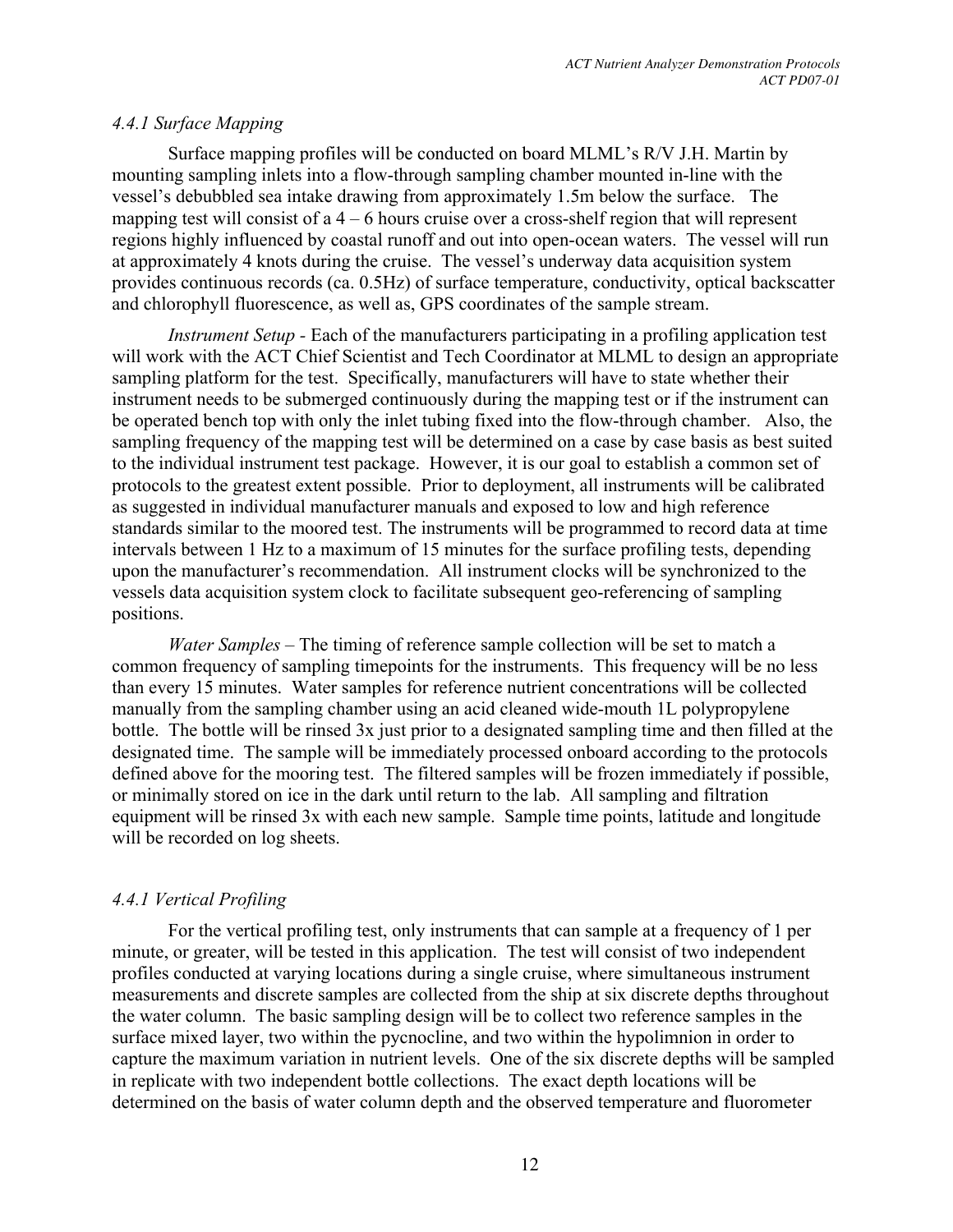profiles obtained in real-time during the downcast of the rosette system. In the event that the real-time data acquisition fails, the hydrographic profiles will be obtained from a separate initial cast, and the rosette will be deployed immediately after, in AutoFire mode with preprogrammed depths, based on the temperature, salinity, and fluorometry profiles from the previous cast. The rosette and test instrument assembly will be lowered and raised at the standard rate of between 0.25 – 0.5 m/sec and the data collected by test instruments will be presented for both down- and up-casts. The rosette will be maintained at sampling depths for 2 minutes prior to firing the sampling bottle to ensure that water has reached equilibrium with respect to any mixing influence from lowering the unit and that the bottle is well flushed.

For vertical profiles the test instruments will be mounted within a modified 6 or 8 Niskin bottle profiling rosette so that all instruments and bottles measure and sample near the same depth as physically possible. A standard and calibrated CTD package will be attached to the rosette and programmed to provide an independent record of conductivity, temperature, depth and time during each instrument sampling event. For any of the test instruments that cannot be connected directly into the CTD logging unit of the rosette, profiling data will be internally logged and then matched up to the CTD profiles by synchronized time-stamps.

*Reference Water Samples -* Water samples for reference nutrient concentrations will be collected only on the up-cast. At each of the selected depths, the rosette will be paused for 2 minutes to ensure that all test instruments have equilibrated to those conditions and that a sample has been collected at that specific depth. After the delay, one Niskin bottle will be fired at each depth (except where a field duplicate will be taken) in correspondence with the test instruments sampling time. For test instruments that sample at high frequencies (such as 1Hz) we will average the instrument readings for 10 seconds before and after the specific time at which the bottle was fired. Bottle numbers, depth, and profile number will be recorded on the field data log. Water samples will be processed immediately upon retrieving the rosette on deck, following the same procedures defined for the mooring test.

#### **4.5. Ancillary Environmental Data**

A series of ancillary data sets will also be collected during field deployments to both fully characterize the different field conditions during testing and to provide qualitative comparisons as to whether particular environmental parameters correlate with instrument nutrient measurements. At each of the mooring test sites, a calibrated CTD package will be attached to the test rack and positioned at the same depth as the test instruments to provide an independent record of conductivity and temperature measured at 15-minute intervals. A calibrated in situ fluorometer and transmissometer will be connected to a datalogger and placed into the water (at the same depth and as close as possible to the test instruments with cross interference) to collect ancillary data on relative fluorescence and beam-c 660, respectively, every 30 minutes (again corresponding to the timing of test instrument readings). However, because these optical instruments are sensitive to biofouling, they will be cleaned daily just prior to a sampling event. After the daily cleaning, one value for both the fluorometer and transmissometer will be taken in air prior to returning to the water. The cleaned/in air values will be recorded directly on a datasheet as they are collected and all logged values reviewed to ensure that instruments are being maintained at desired performance levels.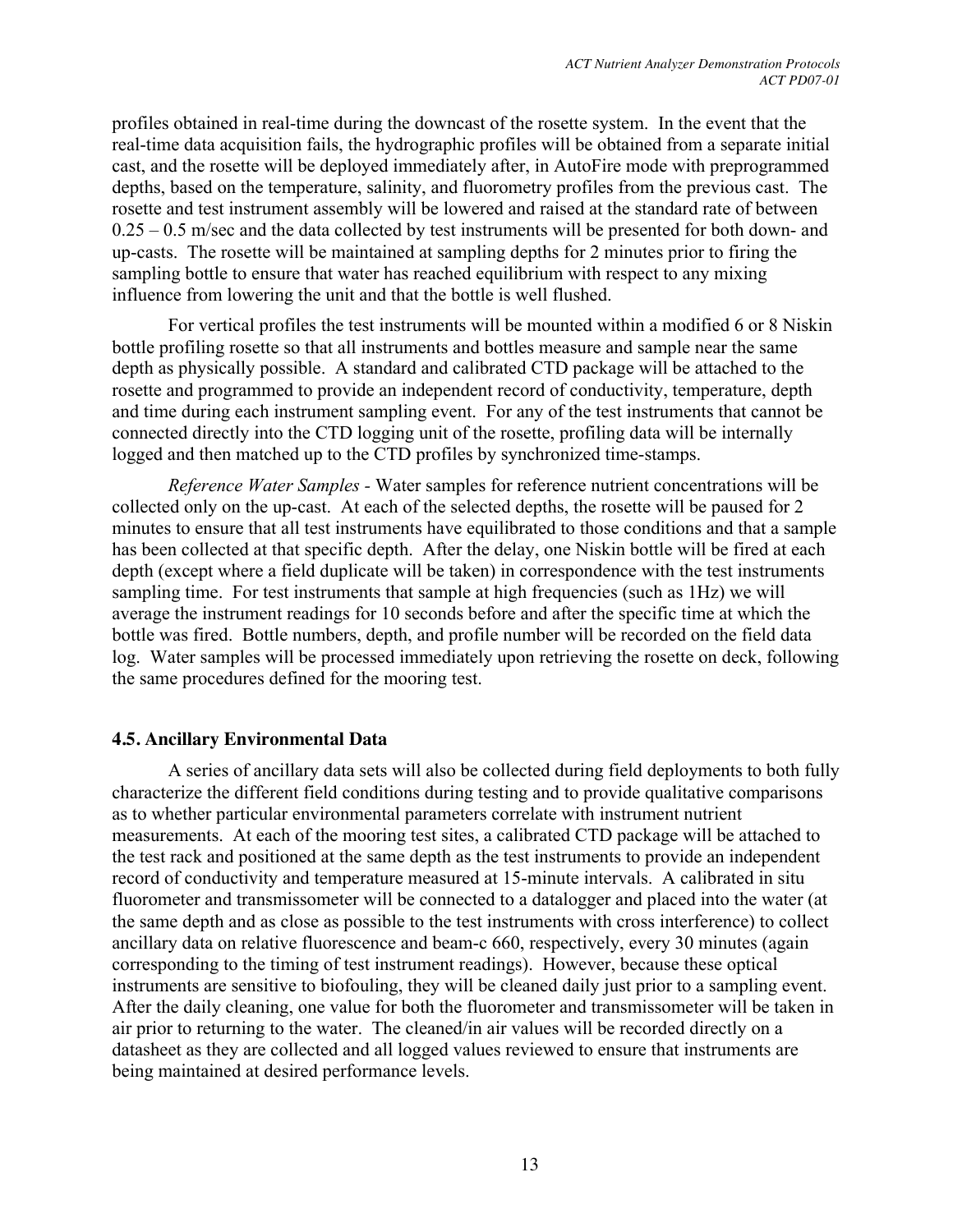In conjunction with each water sample collection, each deployment site will also record other basic site-specific conditions. At the time of water sample collection, each site will log on standardized datasheets: date and time, weather conditions (e.g., haze, % cloud cover, rain, wind speed/direction), air temperature, recent large weather event or other potential natural or anthropogenic disturbances, tidal state and distance from bottom of sensor rack, and any obvious problems or failures with instruments. Datasheets will be transmitted on a weekly basis to the ACT Chief Scientist, for data archiving and ACT personnel performance QA/QC.

Each test site will either establish a meteorological station, or identify one in the vicinity, that can record air temperature, humidity, wind speed and direction and precipitation on a continuous basis to help identify the timing and intensity of any storm events.

Ancillary data will be used in a qualitative sense to understand the history of weather patterns and changes in ambient water quality conditions. These data will not be used for any direct calibration, correction, or statistical comparison to the nutrient concentration test data.

# **5.0. Demonstration Schedule**

Note that the below schedule is provisional and actual dates for each milestone may vary.

- The Final Demonstration and ACT Demonstration Contract will be sent to Manufacturers by April 2, 2007
- Signed contracts are due back to ACT Headquarters by April 27, 2007
- All relevant deployment equipment or complete instrument packages should be delivered to the CBL test site by May 4, 2007
- A Nutrient Training Workshop will be held at CBL on May 14-15, 2007. Manufacturers can demonstrate their instruments at this time and then immediately prepare them (or a second unit) for the CBL moored-deployment test.
- The CBL mooring test will run from May 16 June 14, 2007. ACT will provide its Chief Scientist and 4 Tech Coordinators to help set-up instruments and initiate the deployment.
- All instruments will be sent back to individual Manufacturers for reconditioning and calibration by June 20, 2007
- Instruments will be sent from Manufacturers to the MLML test site by July 16, 2007 in preparation for the surface mapping test.
- Depending on level of manufacturer interest we will offer a second Training workshop at MLML from July 17 – 18.
- The surface mapping profiling test will be conducted from July  $19 20$ , 2007.
- Instruments from companies that will participate at the Alaska test will be sent directly from MLML to Alaska by July 23<sup>rd</sup>. Manufacturer reps should plan on conducting any required servicing on site in Alaska prior to deployment.
- The Alaska vertical profiling test will be conducted from July  $31<sup>st</sup>$  August  $1<sup>st</sup>$ .
- The Alaska moored deployment test will run from August  $2<sup>nd</sup>$  August 31<sup>st</sup>.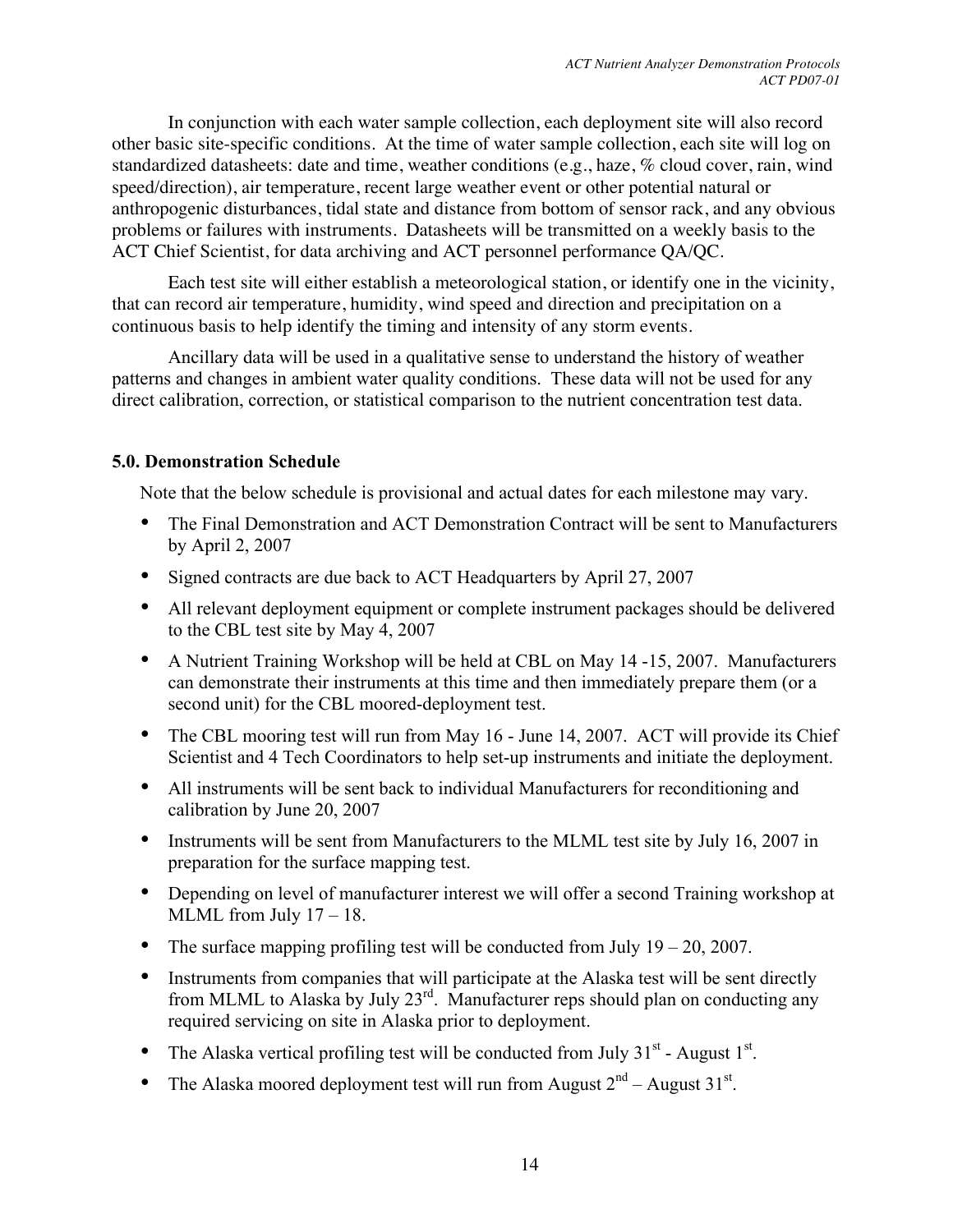- All instruments will be sent back to individual Manufacturers for reconditioning and calibration by Sept  $5<sup>th</sup>$ .
- Instruments will be sent from Manufacturers to the Michigan test site by September 26th 2007. The moored deployment test will run from Oct  $1 - 26$ , 2007.
- Instruments will be sent back to Manufacturers by October 30, 2007.
- ACT Chief Scientist, Technical Coordinators, Technical Advisory Committee, and Quality Manager, will meet for 3 days to analyze results and evaluate the Performance Demonstration processes in early December 2007.
- ACT Performance Demonstration Statements for each individual instrument will be drafted and sent out for review by, Technical Advisory Committee, Technical Coordinators, Quality Manager, Partners, and Stakeholders in January 2008
- Final Performance Demonstration Statements will be sent to Manufacturers by February 15, 2008
- One page comment letters from Manufacturers are due by February 22, 2008
- Final Performance Demonstration Statements will be released to the public in March 2008

#### **6. Data Recording, Processing and Storage**

This section describes methods employed during data recording, processing, and storage to minimize errors and assure high quality analyses in the Performance Demonstration **Statements** 

#### **6.1. Documentation and Records**

A variety of data will be acquired and recorded electronically and manually by ACT staff in this Demonstration. Operational information and results from the reference method will generally be documented in a field/laboratory record book and on the data sheet/chain-of-custody forms (see below). An electronic copy of these raw data will be transferred to the ACT Chief Scientist weekly, who will store it permanently along with the rest of the study data.

The results from the test instruments will also be recorded electronically. Test data will only be downloaded and analyzed upon completion of the four-week field deployments. Once collected, one copy of these data will reside at the corresponding ACT test facility and a second copy at ACT Headquarters until the entire Demonstration is finished. The table below summarizes the types of data to be recorded and the process for recording data.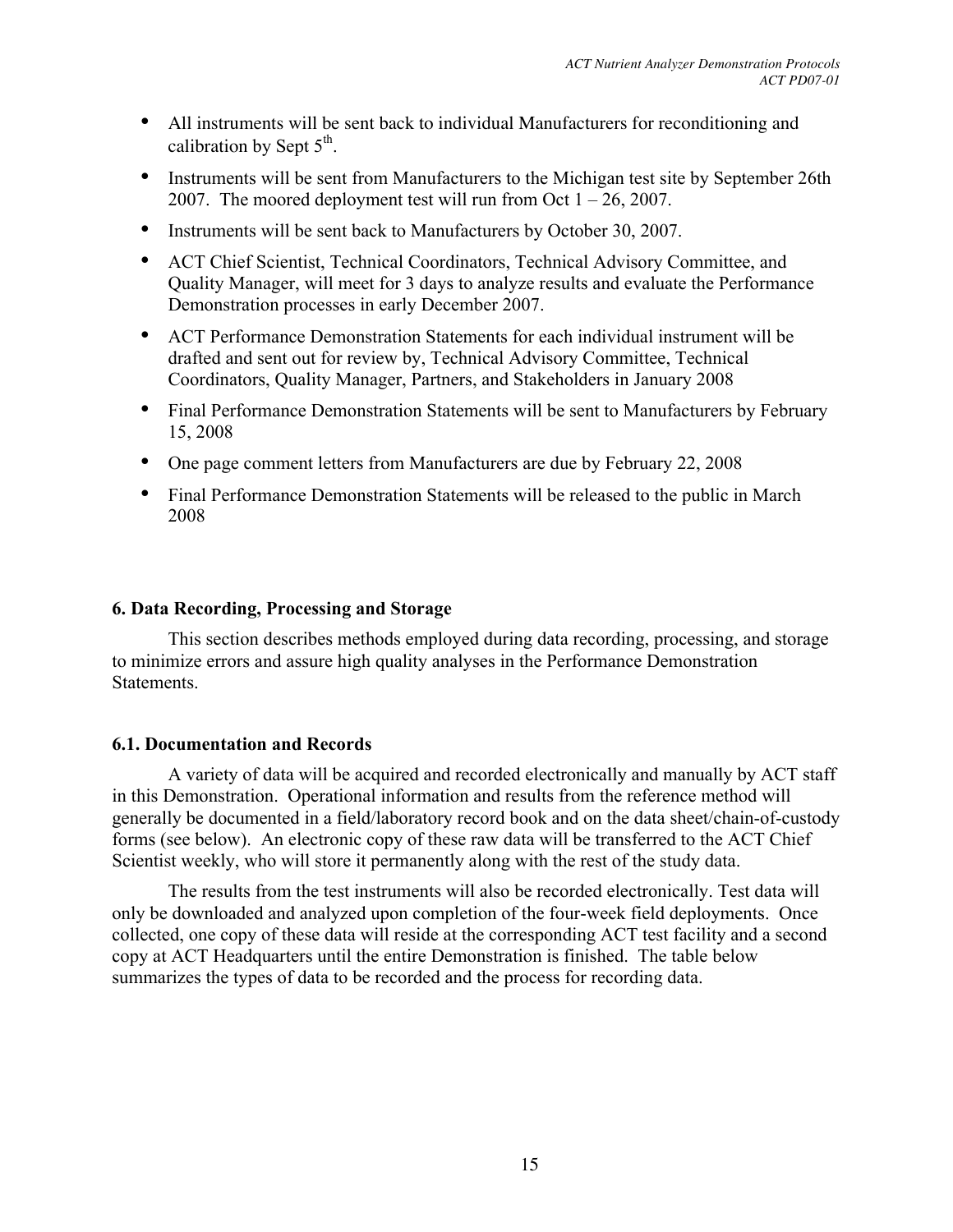| Data to be<br><b>Recorded</b>                                          | Responsible<br>Party                                                  | <b>Where Recorded</b>                                                     | <b>How Often</b><br><b>Recorded</b>                               | <b>Purpose of Data</b>                                                                                                |
|------------------------------------------------------------------------|-----------------------------------------------------------------------|---------------------------------------------------------------------------|-------------------------------------------------------------------|-----------------------------------------------------------------------------------------------------------------------|
| Dates, times of<br>sampling events                                     | Each ACT<br>Partner                                                   | Field record<br>books/data sheets                                         | Each reference<br>sample<br>collection and<br>laboratory analysis | Used to organize/check<br>test results; manually<br>incorporate data into<br>spreadsheets - stored in<br>study binder |
| Test parameters<br>(site conditions)                                   | Each ACT<br>Partner                                                   | Field record<br>books/data sheets                                         | Each reference<br>sample<br>collection                            | Used to define site<br>characteristics; manually<br>incorporate data into<br>spreadsheets - stored in<br>study binder |
| Test instrument<br>calibration data                                    | Each ACT<br>Partner                                                   | Laboratory record<br>Book/data sheets                                     | Start/end of test                                                 | Document correct<br>performance of test<br>instrument                                                                 |
| Test instrument<br>data<br>- digital display<br>- electronic<br>output | Each ACT<br>Partner                                                   | - Data sheets<br>- Instrument data<br>acquisition system<br>(data logger) | After completion of<br>the 26-day field<br>deployments            | Used as part of test<br>results; incorporate data<br>into electronic<br>spreadsheets - stored in<br>study binder      |
| Reference<br>analytical<br>results                                     | <b>CBL</b><br>Nutrient<br>Analytical<br>Services Lab                  | Laboratory record<br>Book/data sheets                                     | At the conclusion of<br>each analytical<br>sample batch.          | Used to check<br>test results; manually<br>incorporate data into<br>spreadsheets - stored in<br>study binder          |
| Reference<br>calibration data                                          | <b>CBL</b><br>Nutrient<br>Analytical<br><b>Services</b><br>Laboratory | Laboratory record<br>books/data<br>sheets                                 | Whenever zero and<br>calibration checks<br>are done               | Document correct<br>performance of<br>reference method                                                                |
| Performance<br>evaluation audit<br>results                             | <b>ACT HQ</b>                                                         | Laboratory record<br>books/data<br>sheets                                 | At times of<br>performance<br>evaluation audits                   | Test reference method<br>with independent<br>standards/<br>measurements                                               |

# **6.2. Data Review**

All data are to be recorded directly in the field/laboratory record book as soon as they are available. Records are to be written in water-proof ink, written legibly, and have any corrections initialed by the person performing the correction. Any corrections will be crossed out with a line (not blackened or white-out), and the correction made, with initials and date of correction. These data will include electronic data, entries in field/laboratory record books, operating data from the ACT Partner test facility, and equipment calibration records. Records will be spot-checked within two weeks of the measurement to ensure that the data are recorded correctly. The checker shall not be the individual who originally entered the data. Data entries shall be checked in general for obvious errors and a minimum of 10 percent of all records shall be checked in detail. Errors detected in this manner shall be corrected immediately. The person performing the review will add his/her initials and the date to a hard copy of the record being reviewed. The ACT Technical Coordinator (TC) will place this hard copy in the files for this Demonstration. In addition, data generated by each ACT Partner test site will be provided to the ACT Chief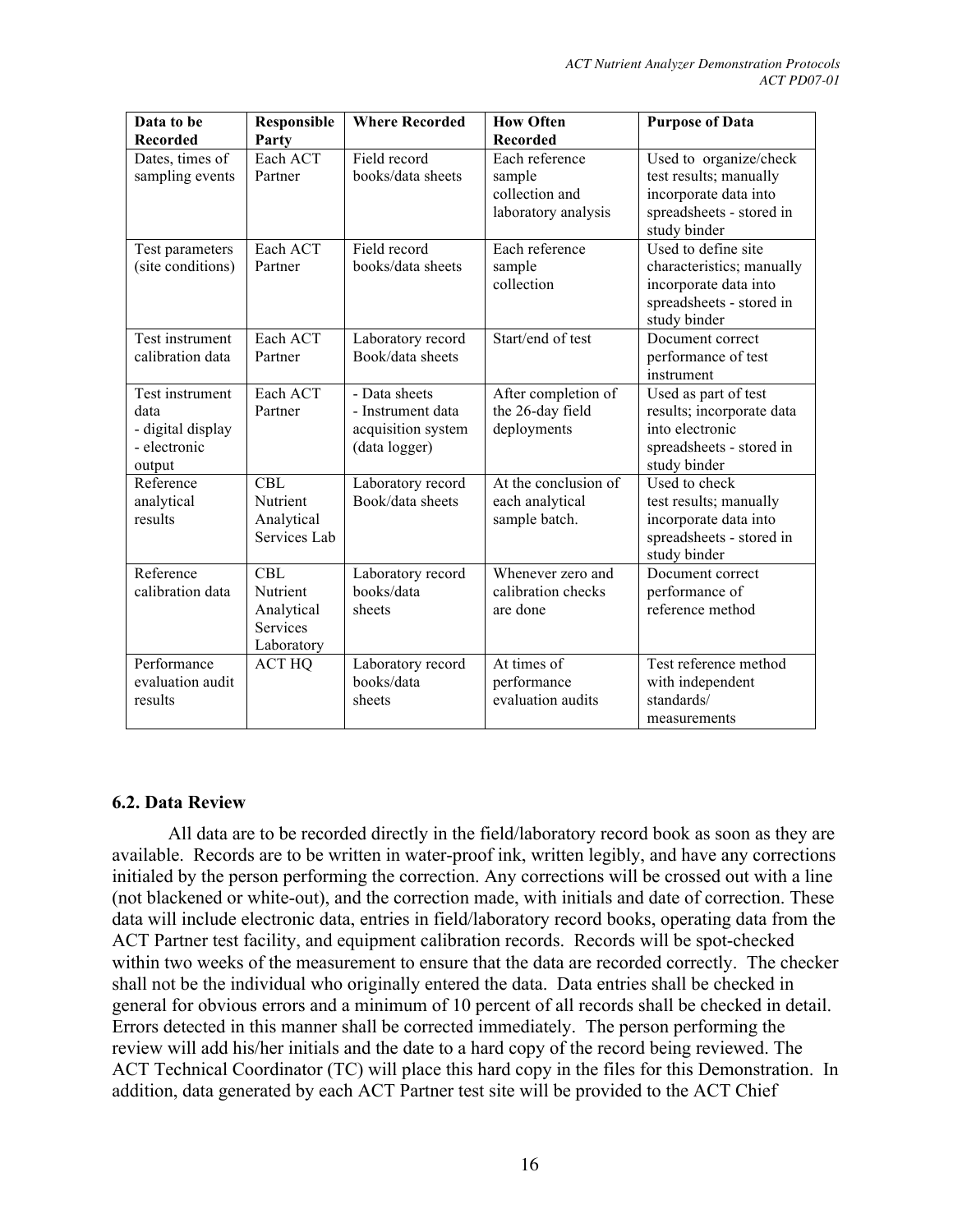Scientist and reviewed before they are used to calculate, evaluate, or report demonstration results.

#### **7. Quality Assurance/Quality Control**

The In Situ Nutrient Demonstration will be implemented according to these test protocols and technical documents (e.g. Standard Operating Procedures) prepared during the planning stages of the test. Prescribed procedures and a sequence for the work have been defined and all work performed during the Demonstration shall follow those procedures and sequence. Technical procedures include methods to assure proper handling and care of test instruments. All implementation activities are documented and are traceable to the test/QA plan and SOPs and to test personnel.

# **7.1. Laboratory Test Quality Control**

All laboratory instrumentation at NASL used to measure nutrient concentrations of the reference samples will be calibrated by a highly trained technician using established SOPs that have met both State of Maryland and ACT audit checks. NASL will maintain a log of all calibration and reference QA/QC samples analyzed during the Demonstration. The logs shall include at least the following information: name and identification number of instrument, date of calibration, and calibration results. These logs shall be provided to the ACT Chief Scientist and maintained in a master calibration file as part of the QA/QC records. QA/QC samples will include:

- a. Internal Nutrient Calibration Standards Solutions prepared from stock standard solutions to calibrate the laboratory instruments with respect to analyte concentrations. Five standards will be measured in duplicate during each set of analyses. Consistency in absorbance values for each standard will be compared to long-term daily records.
- b. External Certified Nutrient Standards An external certified nutrient standard will be prepared and analyzed in duplicate during each set of analyses. External standards are used to verify the accuracy and consistency of the internal calibration standards.
- c. Laboratory Reagent Blanks an aliquot of reagent water that is treated exactly as the laboratory calibration standards including exposure to glassware, equipment, and reagents will be analyzed in duplicate during each set of analyses.

# **7.2. Field Quality Control – Mooring and Profiling Deployments**

Field quality control represents the total integrated program for assuring the reliability of measurement data. It consists of the daily field logs, quality control samples, and sample custody procedures.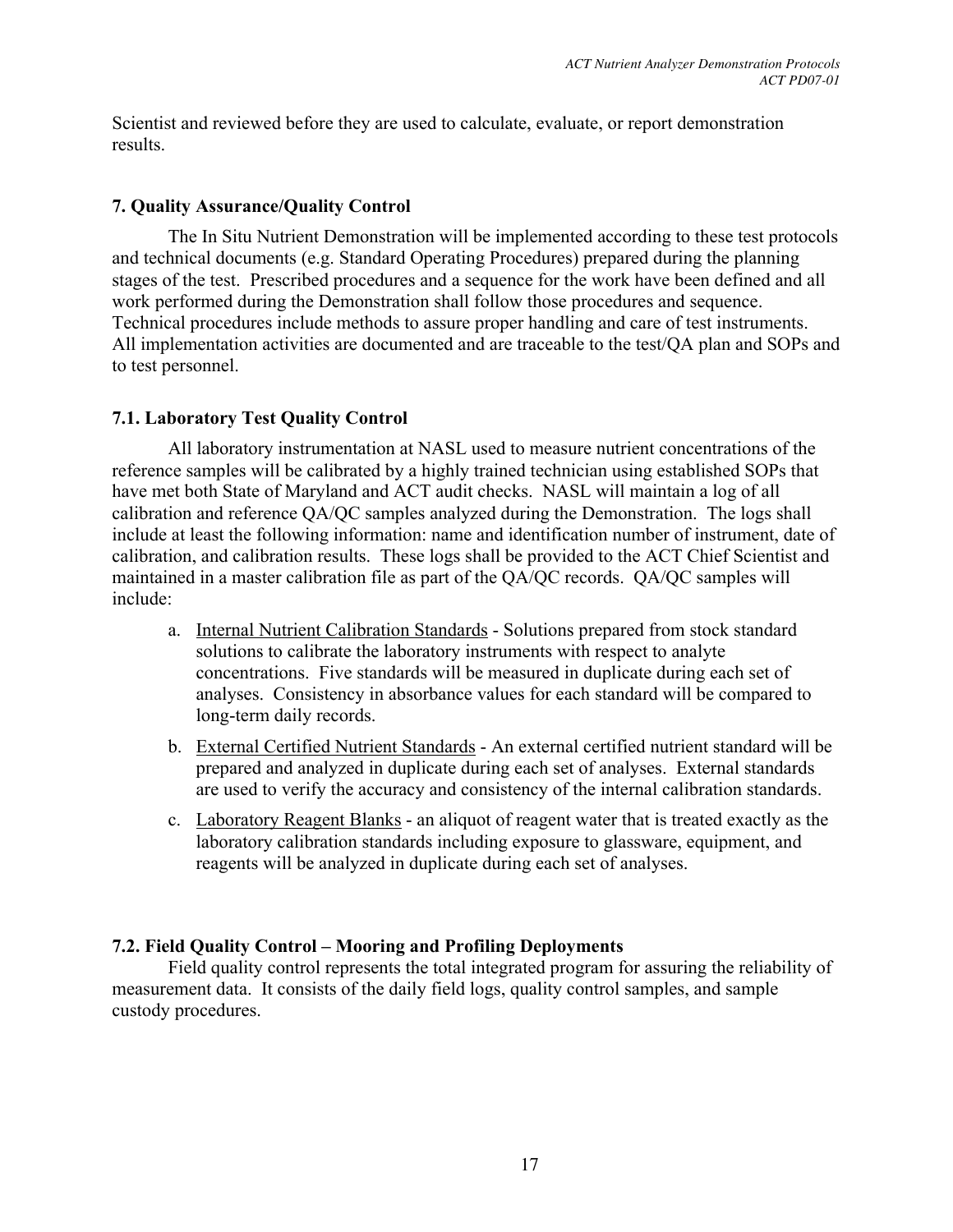# **7.2.1. Field Logs**

Standard, uniform field logs should be maintained for all fieldwork. These logs should report name of staff conducting fieldwork, date (month, day, and year), operating status of all equipment, and manual readings of environmental conditions.

# **7.2.2. Field Quality Control Samples**

To ensure that the reference sample collection and analysis procedures are properly controlled, field trip blanks and field sample spike additions will be taken once a week during the test period. Field trip blanks and field sample spike additions will be analyzed in the same manner as the collected reference samples and should comprise a minimum of 5% of the total samples collected. Each field reference sample and field QA/QC sample will be analyzed in triplicate.

- a. Field Trip Blank: Sample containers filled with reagent water (Type 1 reagent grade deionized water) are taken to the field and processed identically to field reference samples to evaluate contamination introduced during sampling, storage and transport.
- b. Field Sample Spike-Additions: An aliquot of a reference sample to which a known quantity of the analyte of interest is added in the laboratory. The field sample spike is analyzed exactly as the initial reference sample and is designed to determine whether the sample matrix contributes bias to the analytical results. The background concentration of the sample matrix must be determined independently and subtracted from the field spike.
- c. Field Duplicates for profiling applications only, we will collect two reference sample water bottles simultaneously at approximately 10% of the sampling points.

# **7.2.3. Sample Custody**

All reference samples will be accompanied by the sample collection sheet and Chain-of-Custody (COC) forms. The COC specifies time, date, sample location, unique sample number, requested analyses, sampler name, required turnaround time, time and date of transaction between field and laboratory staff, and name of receiving party at the laboratory. Proper labeling of sample bottles is critical. The COC is a mechanism by which a sample can be tracked through the various phases of the process: collection, shipping, receiving, logging, sample prep/extraction, analysis and final data QA/QC review.

# **7.2.4. Sample Handling**

All collected reference samples at each test site will be handled in the same manner. All environmental reference samples should be processed while wearing clean laboratory gloves to minimize potential sources of contamination. Each reference sample should be dated and coded according to site and sample sequence. The actual sample container should be labeled with a number for identification. The reference sample number should be used in all laboratory records and COCs to identify the sample. Transfer of reference samples from field personnel to laboratory personnel is also recorded on the COC and records are maintained in the laboratory with the names and signature of persons leaving and receiving the custody. Samples stored for any period of time shall be routinely inspected by the TC to assure proper preservation and label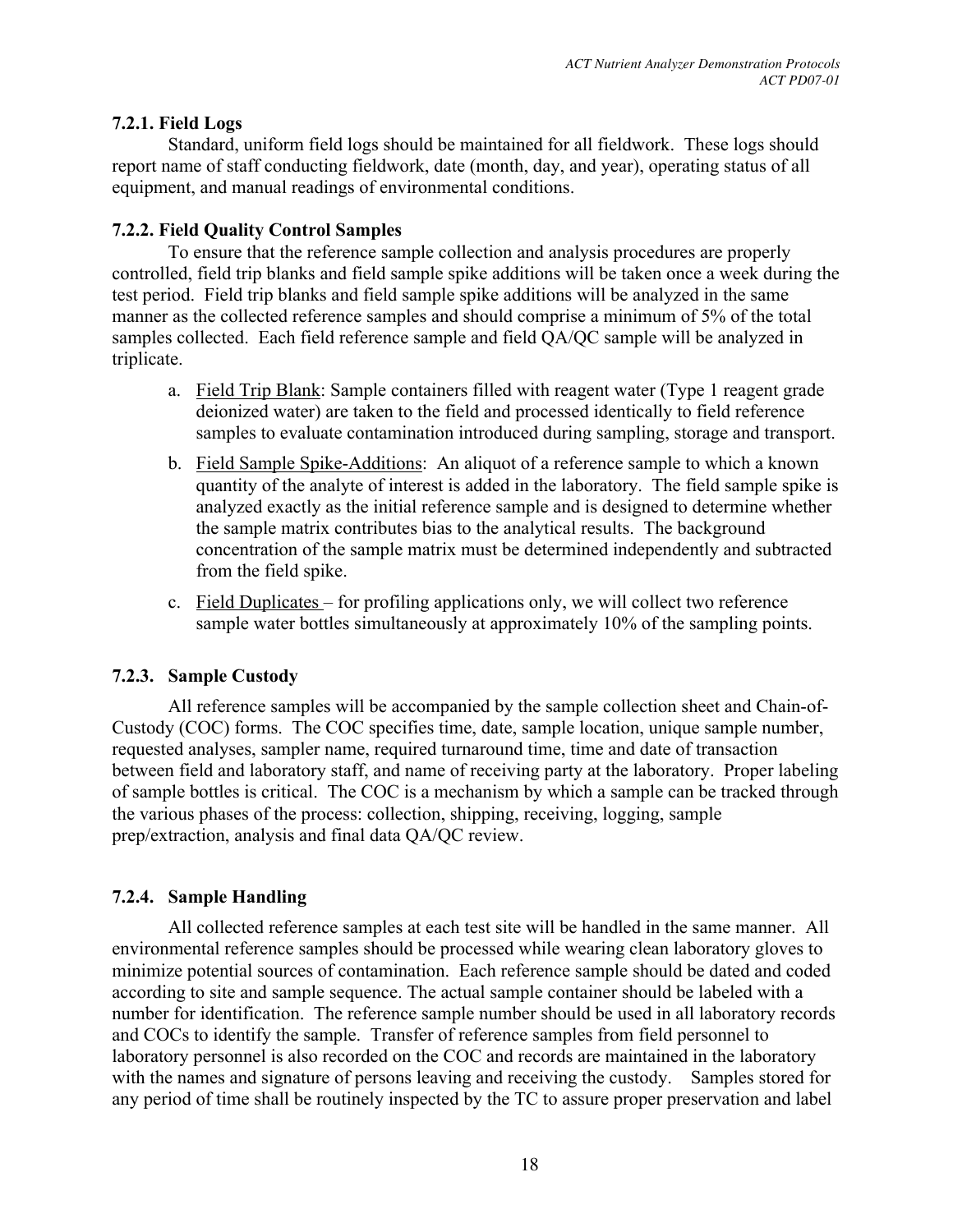integrity. The storage containers and storage devices (i.e. freezers and refrigerators) must be visually inspected on a routine basis to assure proper operation and integrity. Results of all inspections shall be included in the sample records. All logs shall be duplicated weekly. The original shall be retained at the ACT Partner site and a copy shall be sent to the ACT Chief **Scientist** 

# **7.3. Audits**

Independent of the QA activities that are being conducted at each Partner test facility, the ACT Chief Scientist will be responsible for ensuring that the following audits are conducted as part of this demonstration at a minimum of two ACT Partner test sites. Audits shall be performed by QA Manager, who shall be independent of direct responsibility for performance of the Demonstration.

# **7.3.1. Performance Evaluation Audits**

A performance evaluation audit will be conducted of the NASL to assess the extent and compliance of their QA program, adherence to SOPs, and quality of external QA tests of roundrobin samples. We propose to conduct our evaluation in conjunction with a previously scheduled 3 day audit being conducted on behalf of the Maryland Department of Environmental Quality.

# **7.3.2. Technical Systems Audits**

ACT's QA Manager will perform a Technical Systems Audit (TSA) at least once during this Demonstration. The purpose of this audit is to ensure that the Demonstration is being performed in accordance with the test/QA plan, published reference methods, and any SOPs used by the Partner test facility. In this audit, the ACT QA Manager may review the reference methods used, compare actual test procedures to those specified or referenced in the test/QA plan, and review data acquisition and handling procedures. A TSA report will be prepared, including a statement of findings and the actions taken to address any adverse findings.

# **7.3.3. Data Quality Audits**

ACT's QA Manager will audit at least 10% of the data acquired in the Demonstration to determine if data have been collected in accordance to the test/QA plan with respect to compliance, correctness, consistency, and completeness. The ACT QA Manager will trace the data from initial acquisition to final reporting.

# **7.3.4. Assessment Reports**

Each assessment and audit will be documented, and assessment reports will include the following:

- a. Identification of any adverse findings or potential problems,
- b. Response to adverse findings or potential problems,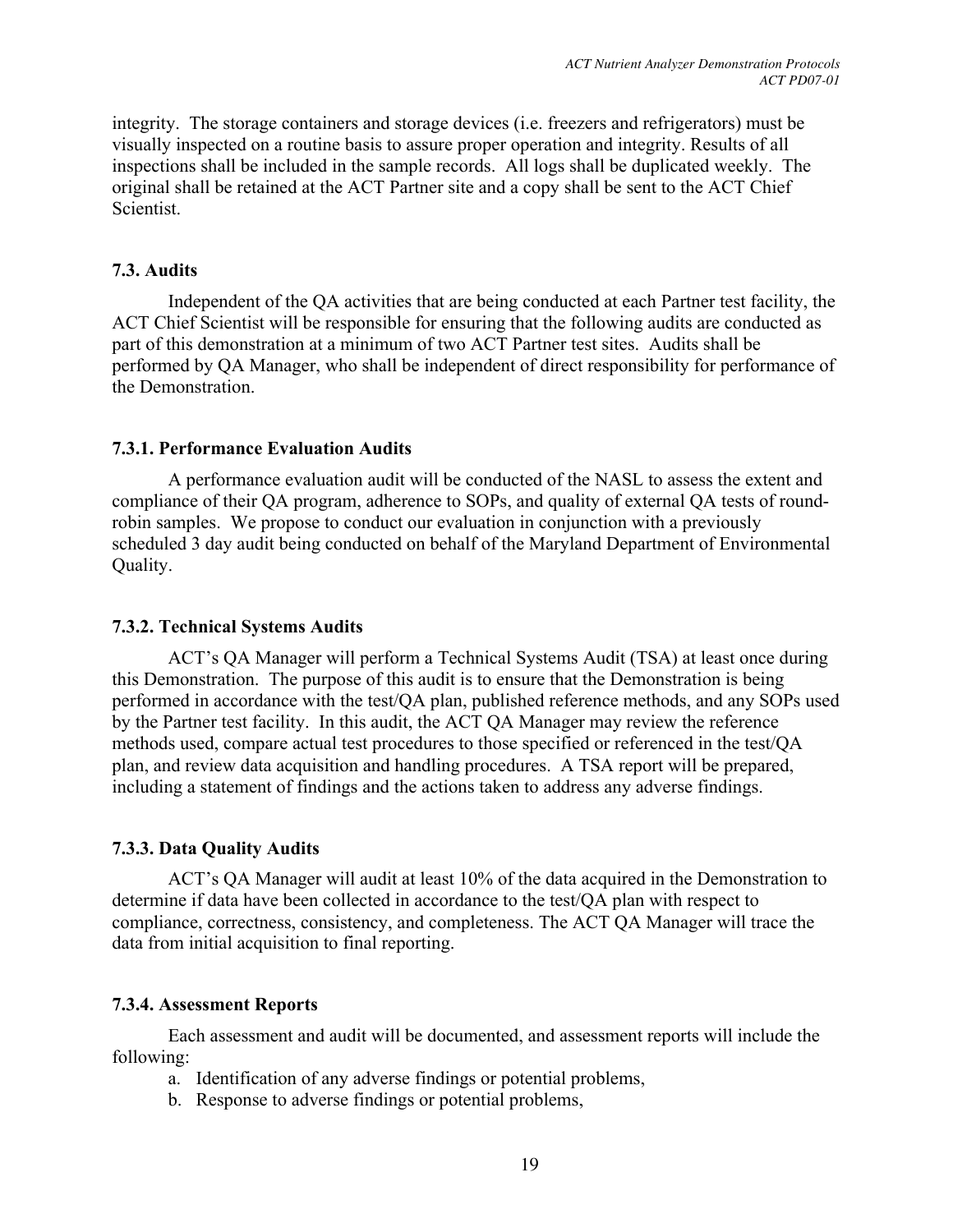- c. Possible recommendations for resolving problems,
- d. Citation of any noteworthy practices that may be of use to others, and
- e. Confirmation that solutions have been implemented and are effective.

#### **7.4. Corrective Action**

The ACT Chief Scientist, during the course of any assessment, audits, or review of laboratory results will identify to the party performing the specific activities any immediate corrective action that should be taken. If serious quality problems exist, the ACT Chief Scientist is authorized to stop work. Once the assessment report has been prepared, the ACT Chief Scientist will ensure that a response is provided for each adverse finding or potential problem and will implement any necessary follow-up corrective action. The ACT QA Manager will ensure that follow-up corrective action has been taken.

# **7.5. QA/QC Document Control**

It is the responsibility of the ACT Chief Scientist to maintain QA/QC records, which shall include the following:

- a. records of the disposition of samples and data.
- b. records of calibration of instruments.
- c. records of QA/QC activities, including audits and corrective actions.

#### **8. Roles and Responsibilities**

The Demonstration is coordinated and supervised by the ACT Chief Scientist and ACT Partner institution personnel. Staffs from the Partner institutions participate in this test by installing, maintaining, and operating the respective technologies throughout the test; operating the reference equipment, collecting the water samples, downloading the data from the instrument package, and informing the ACT Chief Scientist staff of any problems encountered. Manufacturer's representatives shall train ACT Partner staffs in the use of their respective technologies and, at their discretion, observe the calibration, installation, maintenance, and operation of their respective technologies throughout the test. QA oversight is provided by the ACT QA Manager. In addition to aiding the development of these protocols, the external Technical Advisory Committee will be consulted during the evaluation in the event problems occur, will assist in the analyses of results, and will review the final Performance Demonstration Statement prior to release. Specific responsibilities are detailed below.

The ACT Chief Scientist has the overall responsibility for ensuring that the technical goals and schedule established for the Demonstration are met. The ACT Chief Scientist shall:

- Prepare the draft Test Protocols/QA Plan and Performance Demonstration Statements.
- Revise the draft Test Protocols/QA Plan and Performance Demonstration Statements in response to reviewers' comments.
- Coordinate distribution of the final Test Protocols/QA Plan and Performance Demonstration Statements.
- Coordinate testing, measurement parameters, and schedules at each ACT Partner institution testing site.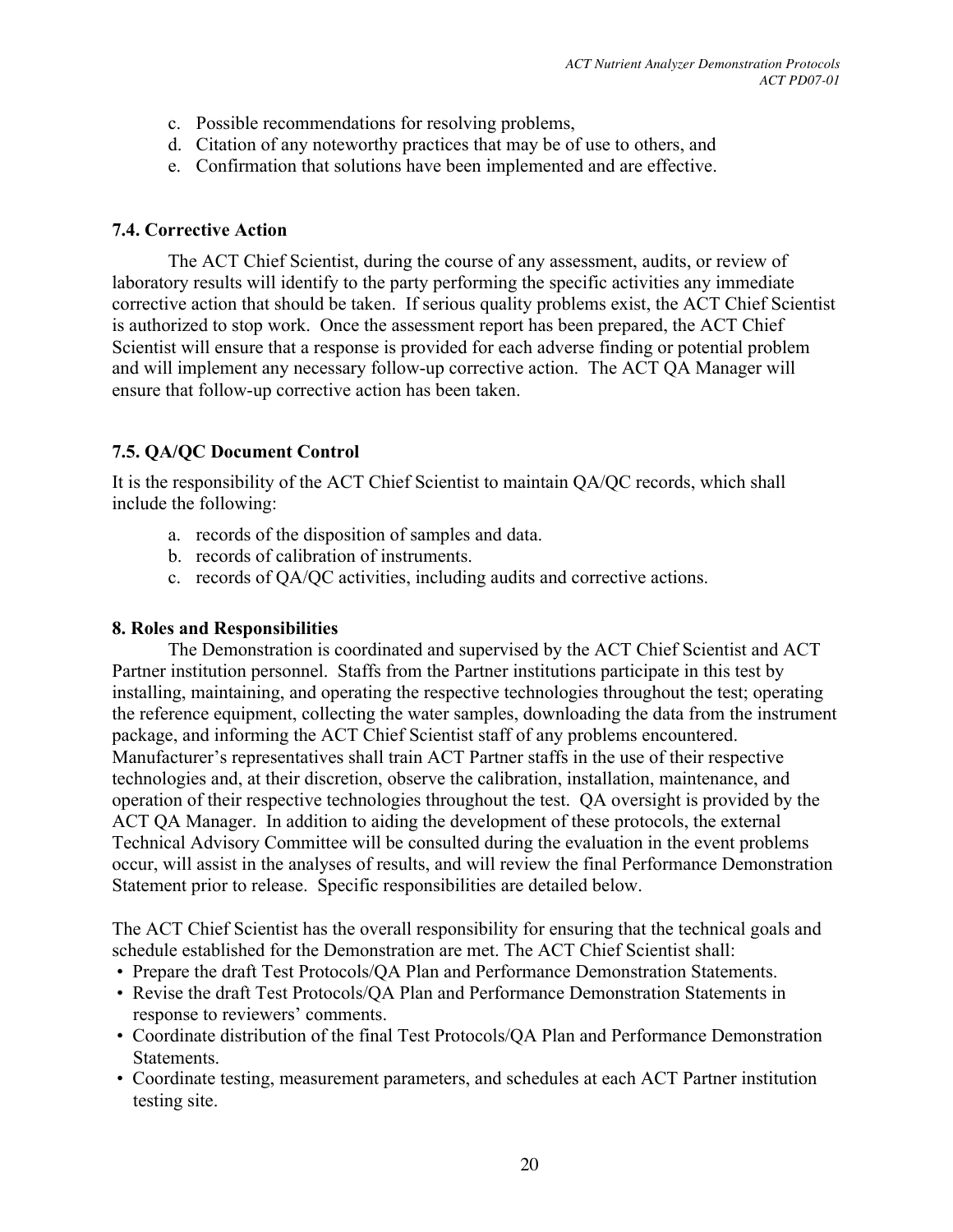- Ensure that all quality procedures specified in the test/QA plan are followed.
- Respond to any issues raised in assessment reports and audits, including instituting corrective action as necessary.
- Serve as the primary point of contact for manufacturers and ACT Partner Technical Coordinators.
- Ensure that confidentiality of proprietary manufacturer technology and information is maintained.

The ACT QA Manager shall:

- Review the draft Test Protocols/QA Plan and Performance Demonstration Statements.
- Conduct at least one technical systems audit (TSA) once during the Performance Demonstration.
- Audit at least 10% of the Demonstration data.
- Prepare and distribute an assessment report for each audit.
- Verify implementation of any necessary corrective action.
- Notify the ACT Chief Scientist if a stop work order should be issued if audits indicate that data quality is being compromised or if proper safety practices are not followed.
- Provide a summary of the audit activities and results for the Performance Demonstration reports.
- Review the draft Performance Demonstration reports and statements.
- Have overall responsibility for ensuring that the test/QA plan and ACT QMP are followed.
- Ensure that confidentiality of proprietary manufacturer technology and information is maintained.

ACT Technical Coordinators at each ACT Partner institution shall:

- Assist in developing the Test Protocols/QA Plan.
- Allow facility access to the manufacturers and ACT Headquarters representatives during the field test periods.
- Select a secure location for the tests.
- Install, maintain, and operate the test nutrient analyzers at their respective test locations according to the specified instructions of the manufactures and these protocols.
- Perform sample collections and analyses as detailed in the test procedures section of the test/QA plan.
- One member of TC team will conduct 10% data audit as described in QA procedures. This will be done on all data logs and electronically entered data.
- Provide all test data to the ACT Chief Scientist electronically, in a mutually agreed upon format.
- Remove sensor systems and other related equipment from the test facility upon completing the Performance Demonstration test.
- Provide the ACT Chief Scientist and Quality Managers access to and /or copies of appropriate QA documentation of test equipment and procedures (e.g., SOPs, calibration data).
- Provide information regarding education and experience of each staff member involved in the demonstration.
- Assist in ACT's reporting of their respective test facility's QA/quality control results.
- Review portions of the draft Demonstration Statements to assure accurate descriptions of their respective test facility operations and to provide technical insight on demonstration results.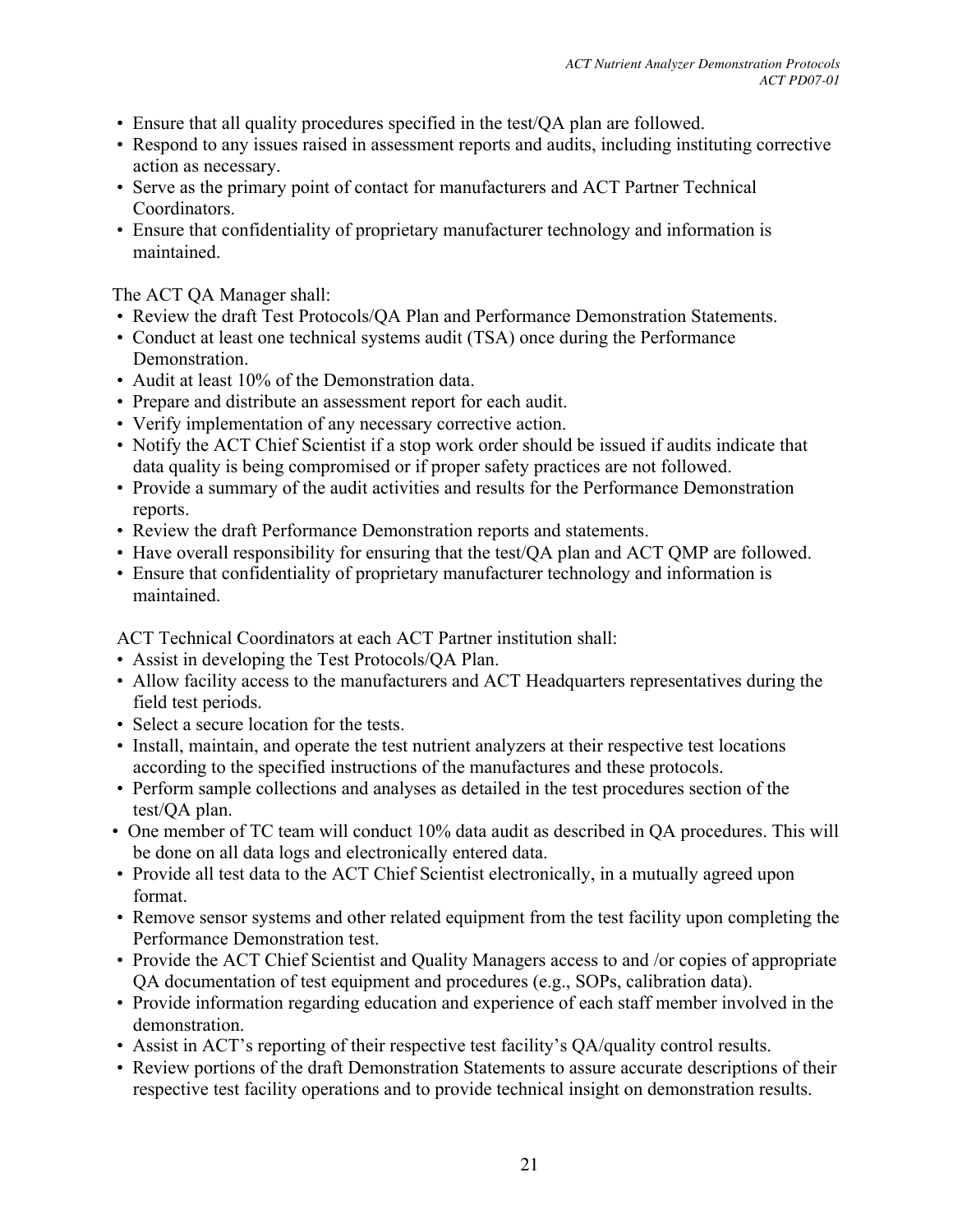The Nutrient Analytical Services Laboratory at CBL shall:

- Perform reference sample measurements.
- Perform all QA/QC analysis as detailed in the these Test Protocols.
- Provide the ACT Chief Scientist and QA Manager access to and /or copies of appropriate QA documentation of test equipment and procedures (e.g., SOPs, calibration data).
- Provide information regarding education and experience of each staff member involved in the demonstration.
- Assist in ACT's reporting of their respective test facility's QA/quality control results.
- Review portions of the draft Demonstration Statements to assure accurate descriptions of their respective test facility operations and to provide technical insight on demonstration results.

Manufacturers shall:

- Review the draft test/QA plan and provide comments and recommendations.
- Approve the revised test/QA plan.
- Work with ACT to commit to a specific schedule for the Demonstration.
- Provide a operational sensor systems for each of the agreed upon test sites.
- Provide an on-site operator(s) to directly assist ACT staff in the installation, operation, and maintenance of the sensor systems.
- Review and comment upon their respective draft Performance Demonstration Statements.
- Note: ACT reserves the right to dismiss any manufacturer from the Demonstration if it does not comply with agreed upon schedules or requirements.

Nutrient Analyzer Technical Advisory Committee shall:

- Assist in developing the Test Protocols/QA Plan.
- Approve the final Test Protocols/QA Plan.
- Provide specific advice during testing.
- Review and comment upon draft Demonstration Statements.
- Approve final Demonstration Statements.

#### **9. Nutrient Analyzer Technical Advisory Committee**

- Dr. Earle Buckley, North Carolina State University and ACT Advisor/QA Manager
- Dr. Jan Newton, ACT Stakeholder and University of Washington
- Dr. Chris D'Elia, University of South Florida, St. Petersburg
- Dr. Lou Codispoti, Horn Point Lab, University of Maryland
- Dr. Patrick Anderson, University of Wisconsin-Milwaukee

# **10. Field Test Site Descriptions**

#### *Chesapeake Biological Laboratory Field Test Site* –

The ACT Partner at Chesapeake Biological Laboratory (CBL), University of Maryland Center for Environmental Science, has established a Technology Verification Field Test Site on a fixed pier (Lat: 38°19.039 N, Lon: 76°27.065 W, with an average depth of 7 ft) at the mouth of the Patuxent River, a tributary of the Chesapeake Bay. The Chesapeake is a nutrient rich estuary with a watershed that encompasses portions of six states and the District of Columbia. Water